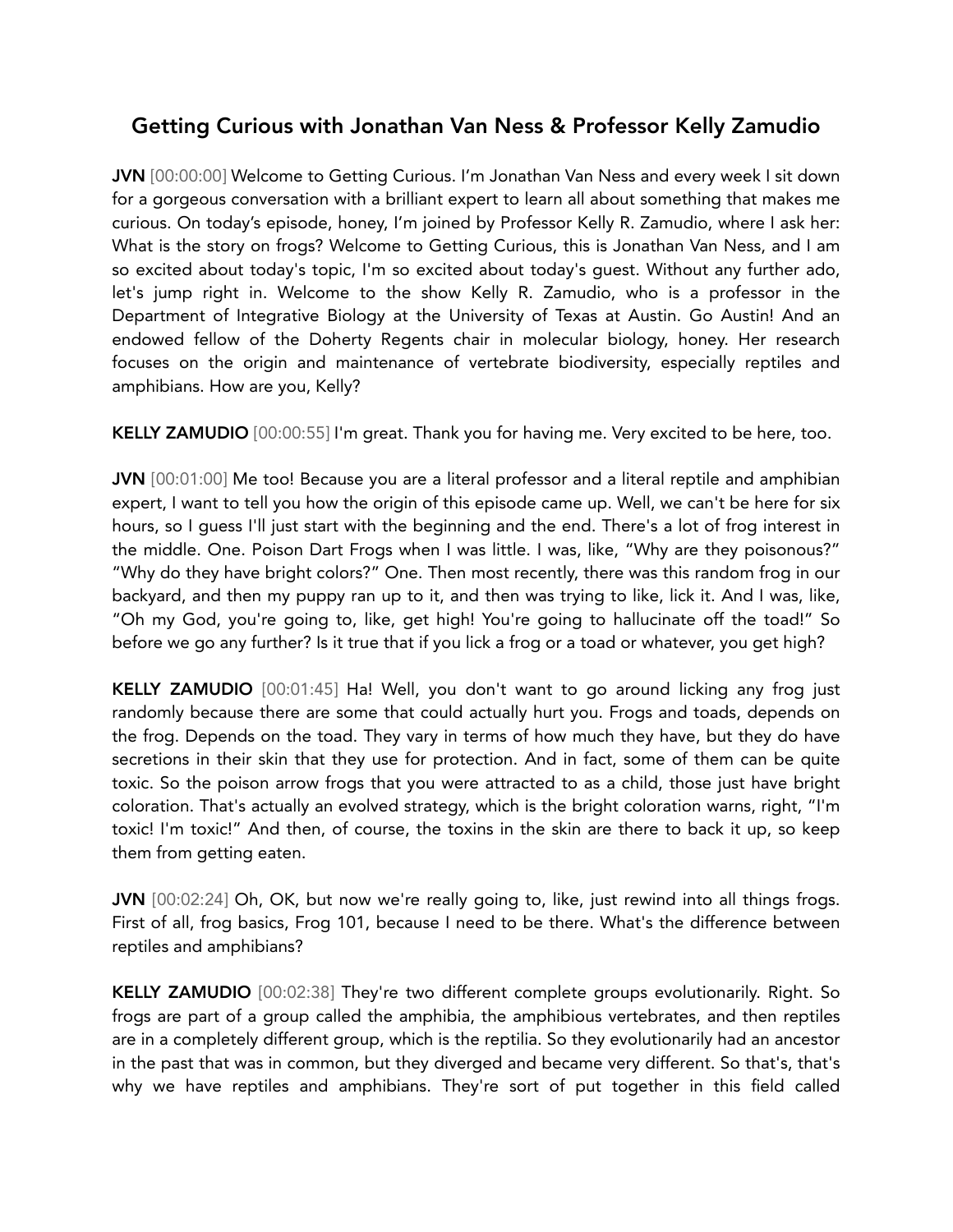herpetology. So oftentimes we refer to ourselves as herpetologists. They're put together that way in an odd way just because, you know, they're not actually not a common group, a normal group. There are two very different evolved groups.

JVN [00:03:20] Is it just cause, like, all their skin is kind of, like, wet? So the scientists in the late 1800s was, like, "We're going to really like the wet, slimy skinned animals together!"

KELLY ZAMUDIO [00:03:30] Yeah. Interestingly enough, many reptiles with their scales are actually not slimy skinned at all. So I don't know if you've held a snake. They're actually quite dry. I mean, there are some that live in the water as well, but the skin is actually dry. They really got lumped together because they're sort of in the same kind of environments. So you find them, they're, like, referred to as, like, "the creepy crawlies." Right? So the ones that are under the rocks under the logs creeping along on the ground. And that's why they got lumped together into herpetology.

JVN [00:04:03] We did interview a herpetologist who is a snake expert this one time on Getting Curious. I'm not as scared of a frog as much as I am a—, because frogs seem so. This is not a psychology episode, Jonathan. Get it together. We are going back into where we belong. So frogs belong to the amphibians, right? Yes. You just said that. So what are some, like, defining features of frogs?

KELLY ZAMUDIO [00:04:30] So frogs are incredible if you think about it. The amphibians include three very different kinds of moist-skinned vertebrates. One of them, a large group, is called frogs, by far the most diverse group. We also have the newts and the salamanders, which are four-legged and have tails, right? And then there's a group that's, that's fairly less known, but also very diverse, especially in the tropics, which are called the Sicilians. And they're sort of elongated sort of eel-like, snake-like shaped amphibians. So those three groups include the amphibians. Frogs are kind of special inside of the amphibians because they basically turn themselves evolutionarily into these jumping machines. Now, not every frog is an expert jumper, but frogs ancestrally back at the beginning of frog diversity. Evolutionarily sort of modified their body plan to become jumpers, right? And a bunch of things happened at that point. One. you know how you think about a frog sitting down and it's sort of angled like this and its little legs are tucked under, that very typical frog posture? That is part of this body plan alteration. They basically made their vertebral column relatively short, very sturdy, and sort of fused, so all their vertebral elements are fused. They made this these hip bones where the legs attach to the to the vertebral column. They elongated those hip bones forward so that when they sit, they have that little crooked back part of the bone. [CROSSTALK] Yeah. And then all of that evolved so that when they push off their legs from that sitting posture, poof! They just launch themselves forward. So their little rocket, you know, jumping machines.

JVN [00:06:24] So how many species of frogs are there, like, in the world?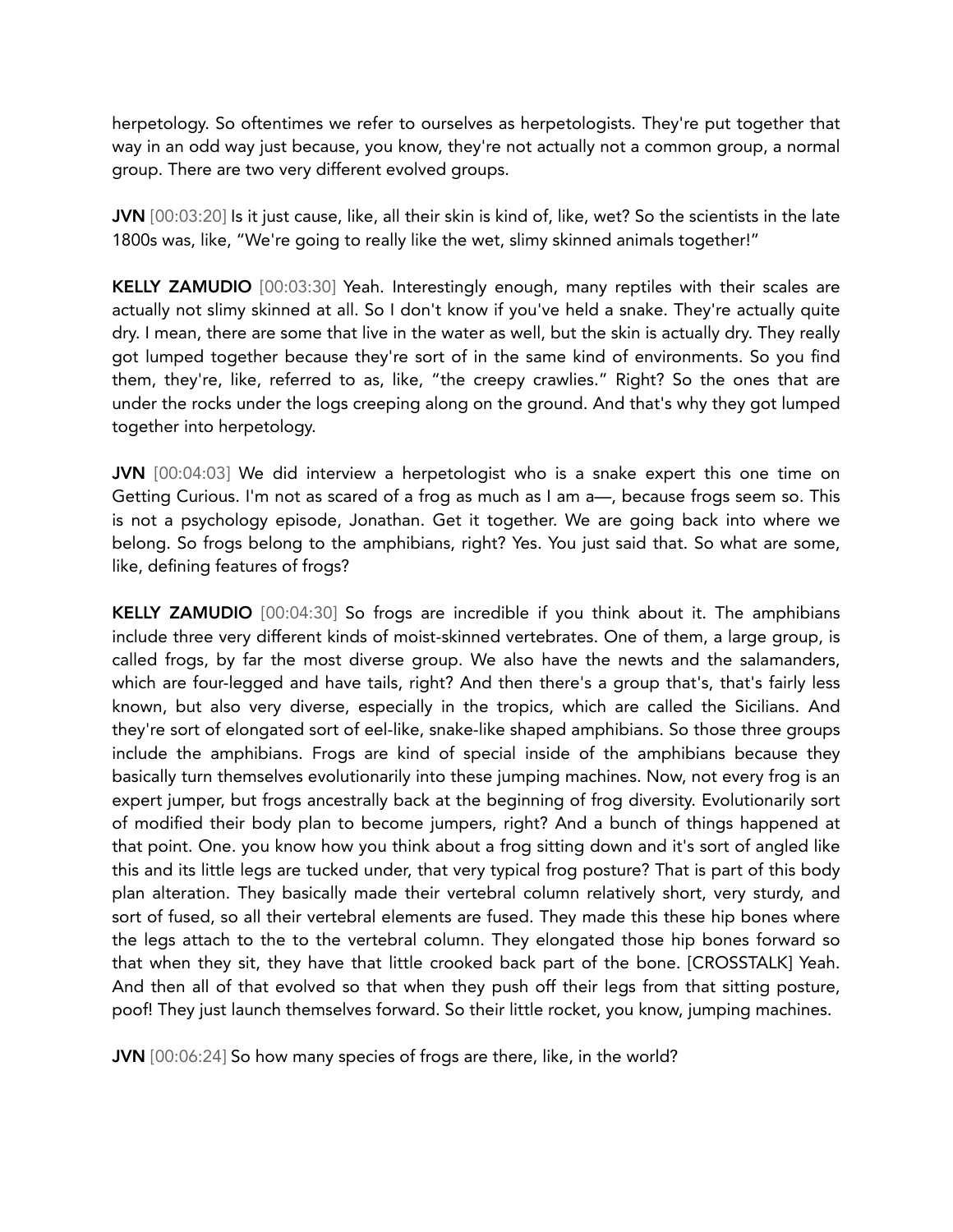KELLY ZAMUDIO [00:06:28] There is a database where all the frogs of the world are listed. [CROSSTALK] Yes. And not only that, but it has distributions and maps and everything else.

JVN [00:06:40] What's that website called! Do you have to be, like, a certified herpetologist to go there?

KELLY ZAMUDIO [00:06:46] No, you don't. It's open to everybody. There's two, actually. One is called Amphibia Web. And then there's another one called Amphibian Species of the World. And they basically keep up-to-date with the literature and make sure that every species that is described gets logged in there so that we have a record of all frogs. We're just at about 7400, seven thousand four hundred species of frogs right now.

JVN [00:07:10] Wow. I kind of thought you were going to say, like, fifty thousand or something.

KELLY ZAMUDIO [00:07:214 No, no, not quite that many!

JVN [00:07:18] But maybe someday! How often is, like, a new frog discovered?

KELLY ZAMUDIO [00:07:24] Oh, every month in the journals of herpetology, we have descriptions of new species, so there are quite a lot of frogs still to be discovered out there.

JVN [00:07:32] And then how do, like, the sizes differ? How do the colors differ? Like, what's the smallest one and what's the most gigantic?

KELLY ZAMUDIO [00:07:40] So the largest frog is called the Goliath Frog. It's fairly large, like, larger than a football. The smallest frog, there's some debate, but one of the smallest frogs is only about seven millimeters long, so less than a centimeter. And there's one species in Brazil that I know that exists on the Atlantic coastal forest that is only about that big. And then there's another small species that competes for smallest frog of the world in Papua New Guinea. So those two are the tiniest and there are about seven to eight millimeters long as adults, so not as juveniles. So imagine the juveniles even smaller.

JVN [00:08:20] So is there a difference between a toad and a frog?

KELLY ZAMUDIO [00:08:25] Yeah. So a lot of people ask this. We use the term frog more generally for everybody who's inside of this group of jumping organisms, jumping amphibians, right. Now generally, if you asked people what kinds of frogs exist, people will say, "Well, there's the general pond frog," the kind that you see at the edge of a pond, right? So that's an aquatic amphibious frog and spends time moving between the edge of the pond and into the pond. There are tree frogs, which I'm sure you've seen right with the long legs, and they tend to be arboreal and those are. Then they're the ground dwelling frogs, sort of the toad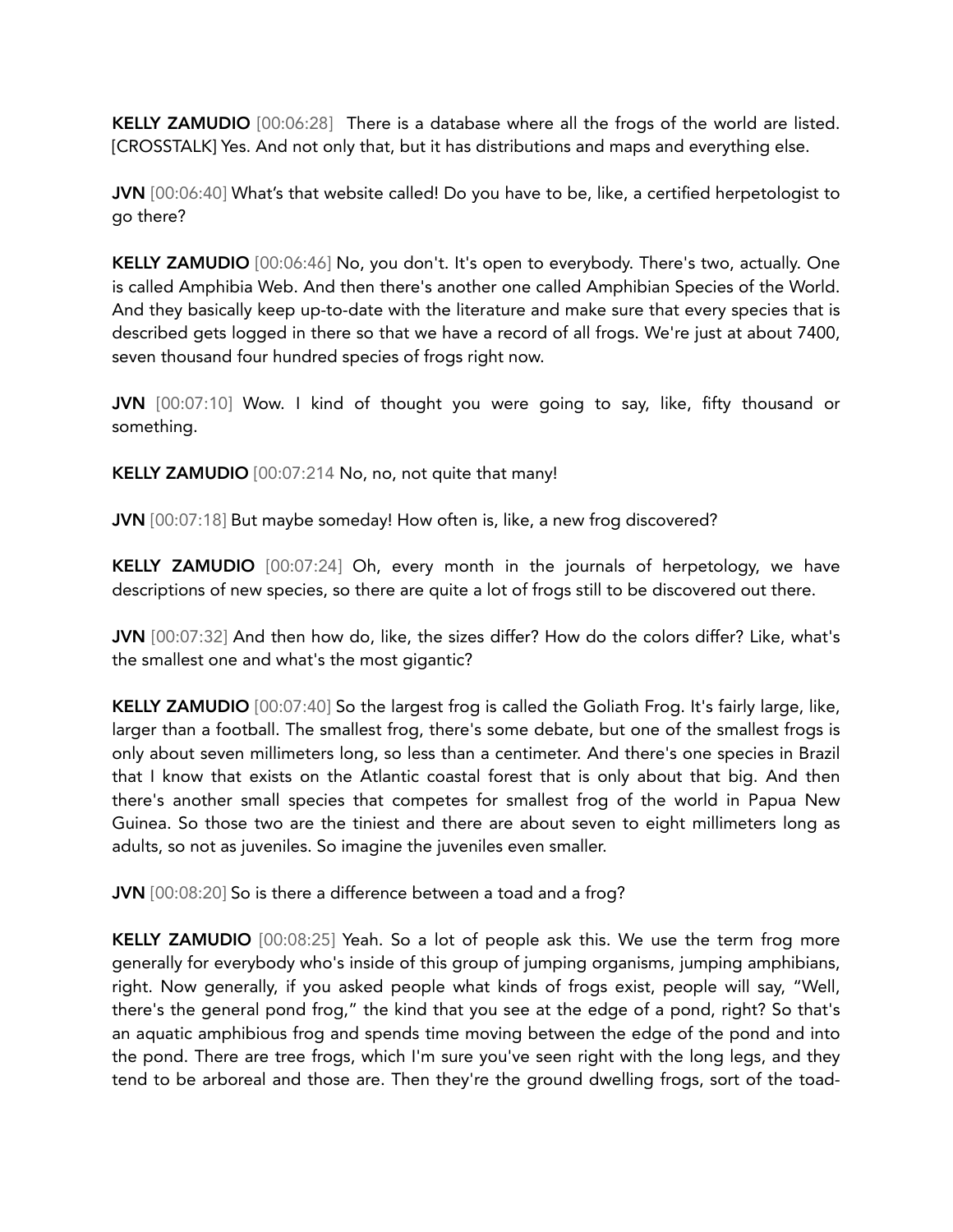like frogs. So generally, people, there's much more diversity than that. But generally those are the kinds of habitats where frogs exist.

JVN [00:09:11] Oh, so toads are just frogs that don't live on a lake!

KELLY ZAMUDIO [00:09:16] They tend to be more terrestrial. A little more dry-skinned. They tend to have the warty skin. Yes, they're, they're a little less amphibious than the typical pond frog.

JVN [00:09:27] Ah! So but are toads and then tree frogs, like, born in water, though?

KELLY ZAMUDIO [00:09:34] It depends. There's a lot of diversity in terms of where eggs of frogs are actually laid. But yes, most frogs, pond frogs and also most toads, lay their eggs in water. And then the tadpoles, of course, develop in there. And then they go through this process called metamorphosis, and at that point, they become adults.

JVN [00:09:55] Ohmigod, we're not there yet. Oh my gosh. I have to wait. I'm so sorry. I'm not ready. I'm so sorry. I'm freaking out. OK, wait. So when it comes to, like, toads, frogs, and tree frogs, what was that Goliath?

KELLY ZAMUDIO [00:10:08] It's an aquatic species. It just happens to be very large. Yeah.

JVN [00:10:13] And then is the littlest one a, like, frog species, like, a more aquatic one, too?

KELLY ZAMUDIO [00:10:19] Oh, the littlest one is going to be special. So the one from Brazil, and I don't know if you're ready to go here yet, but the one from Brazil, that tiny little frog from the Atlantic coastal forest is actually one of the frog species that has evolved something special, which is what we call direct development. They do not put their eggs in water. Their eggs get put on land in moist environments under the leaf litter, and out of that egg hatches a tiny little frog directly. There is no tadpole stage.

JVN [00:10:56] Oh, is it, do they usually only have one baby at a time?

KELLY ZAMUDIO [00:10:59] No, they actually can lay a clutch, so they have, like, five, six eggs, but every one of those eggs hatches out a little froglet directly instead of a tadpole. So it's really, it's really, really cool. Mm hmm.

JVN [00:11:13] Aww, I love that. So then, like, do toads, like, what's the diversity, like, within the three main groups, like as far as size goes, like do toads tend to be like any bigger or smaller? Or do they really range in size? The same with tree frogs, same with, like, frog frogs?

KELLY ZAMUDIO [00:11:27] Yeah, that's a really good question. So toads have quite a lot of variation in size. You know, if you think about the cane toad, which is an invasive species, and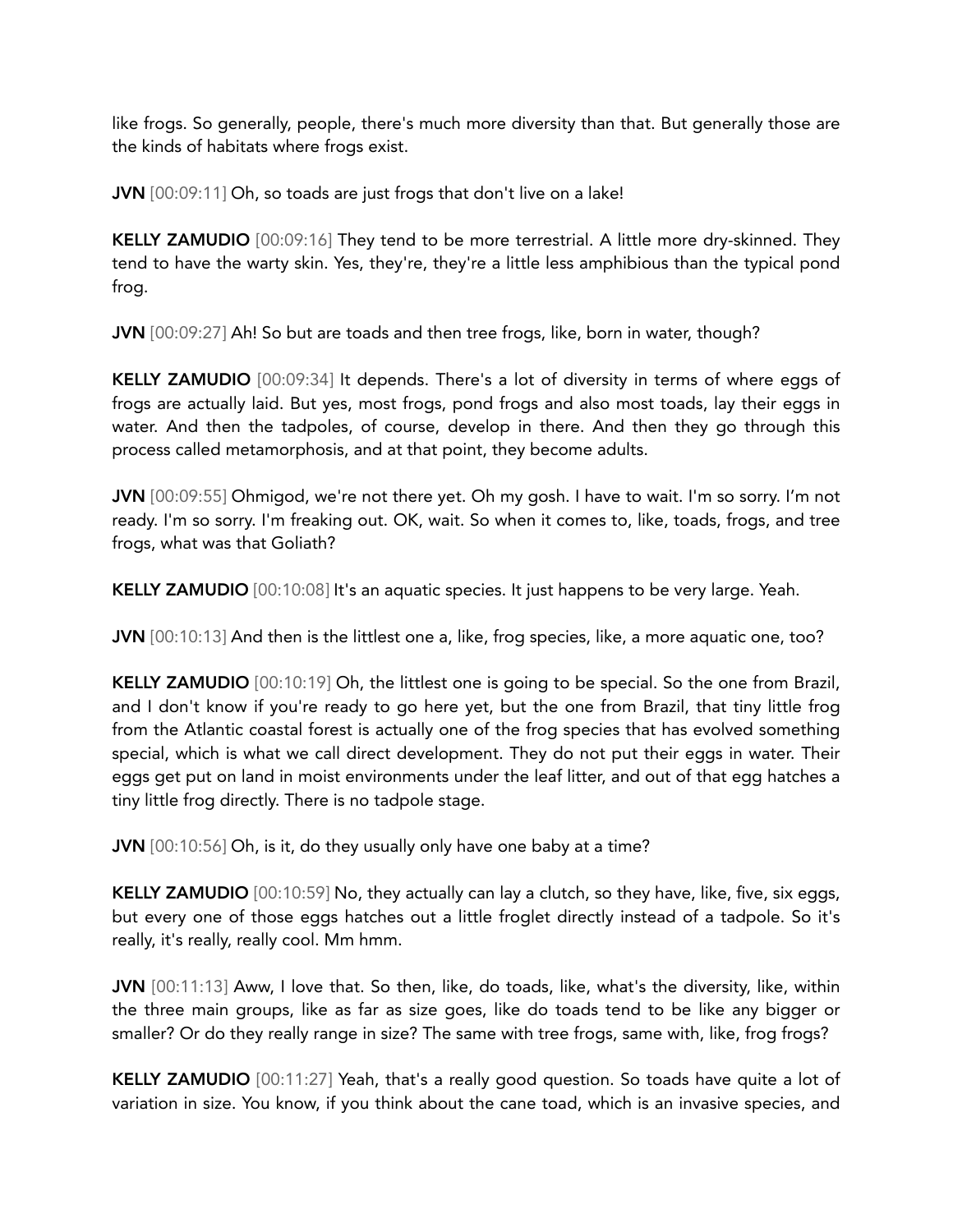it's from South America originally, but it's an invasive species in Florida. If you've spent time in Florida, you've probably seen a cane toad. They can get fairly large. Well, they'd be, like, 10, 12 centimeters from snout to vent, right, from length of the body. And there are also some very small toads, a couple of centimeters. So that's a lot of diversity. There used to be a toad. We know of a fossil toad that was almost as big as the Goliath frog. It's, it's genus name. The paleontologists love doing this, right, they called it Beelzebufo. "Bufo" is the genus of a lot of toads. It's one of the genera, right, that, that we assign toad species to. And so this fossil is called Beelzebufo.

JVN [00:12:24] Cute! And then what about colors? Like, I feel like I've definitely seen, like, dark green frogs a lot. And then the poison dart frogs, like, I only have seen in magazines, but I think those have a fairly bright blue, some bright red, some bright yellow, like, with black. And then I see pictures like bright green tree frogs. Like, what is there, what is there, any other, like, cool colors that we need to know about?

KELLY ZAMUDIO [00:12:51] Well, there are some beautiful blues in the frog world. In poison arrow frogs, actually, there are a couple of species that have, like, these vibrant blue colors that are really beautiful. Generally, the tendency is that arboreal frogs are going to be sort of more on the green spectrum. Not always. It's not an absolute rule, but a lot of the tree frogs tend to be green. Of course, they're matching their environment, up in the canopy of trees. Ground frogs often will take on sort of a greenish hue or a brown kind of hue, depends. And then you have these vibrantly colored things, like the poison arrow frogs, right? Or the mantella. And those are the ones that, as we mentioned before, often have, like, some, toxin in the skin. So that's a warning coloration.

JVN [00:13:40] What's, like, the most messed up thing that, like, a toxic, like, coloring can do to you, like, if you ate it or touched it, like, can any frog kill a human?

KELLY ZAMUDIO [00:13:51] Probably. Yes, there are some poison arrow frogs that are highly toxic in the Amazon. Yeah.

JVN [00:13:58] And what would it do to you?

KELLY ZAMUDIO [00:14:00] Umm…. you would die.

JVN [00:14:03] Even though they're so cute?!

KELLY ZAMUDIO [00:14:06] Yes. You don't want to be, you don't want to be licking and eating and eating frogs. And in fact, it's not just frogs. You know, salamanders can be fairly toxic, too, in terms of their skin secretions. Newts and salamanders are also amphibians, they're just not frogs, right? But they're related to frogs. There's a newt out west that is highly, highly toxic. And I remember there would always be stories in the news of some guy who got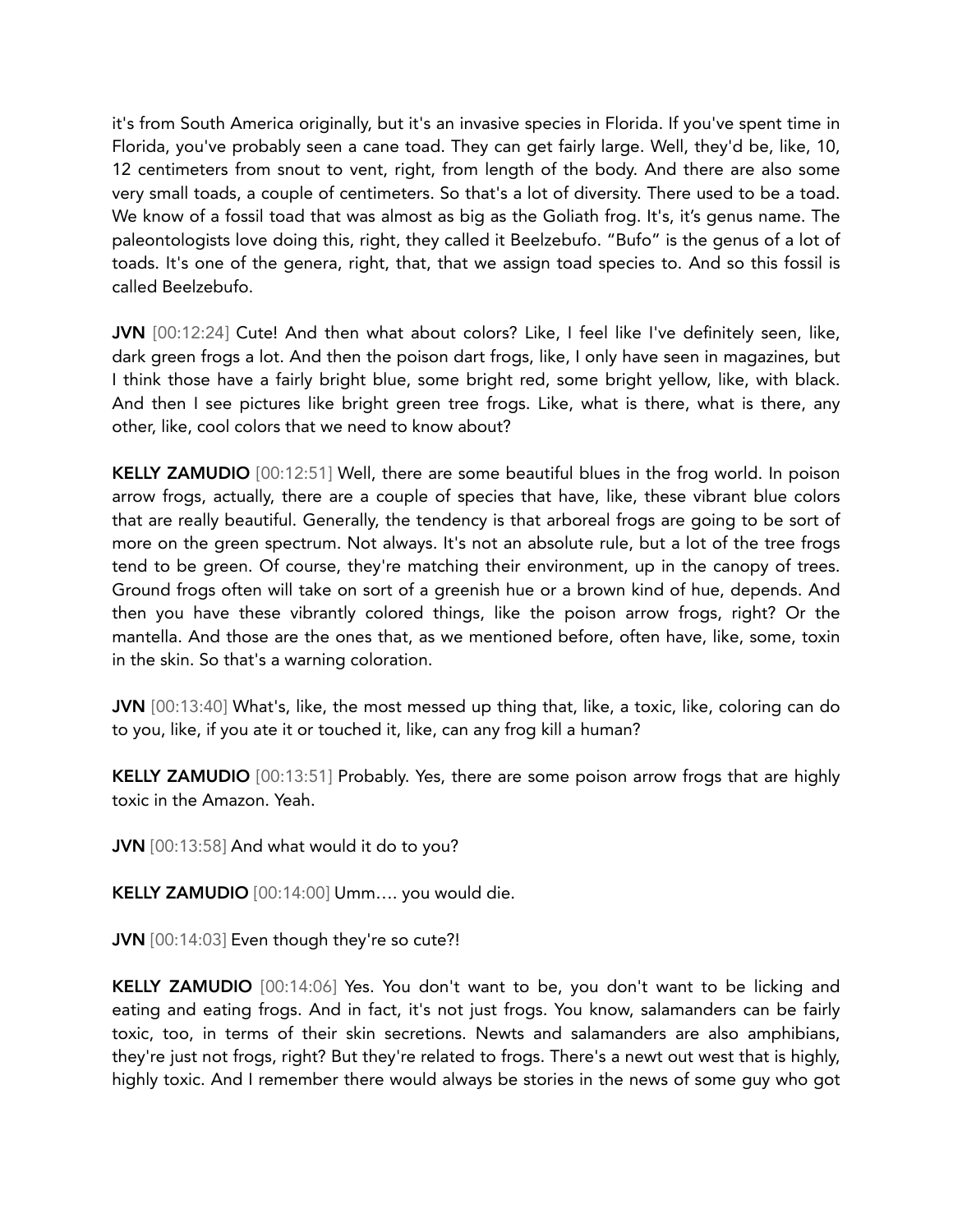drunk and on a dare basically swallowed a newt and then would end up dead. So you, you definitely don't want to be eating amphibians.

JVN [00:14:43] Oh, no, not the newt! I just always remember that one from Matilda. I think about, like my hometown, I definitely think I saw, like, toads that weren't really close to water, or maybe they were, like, on their way to a lake, but I didn't really live that close to a lake, so there must, it must have been a toad. But then I've also seen, like, lake frogs. What do they do when it's, like, cold as hell? Do they hibernate or what do they do in the winter?

KELLY ZAMUDIO [00:15:06] So generally, there's quite a lot of diversity in frogs, both in the temperate zone and in the tropics. There's what we call a gradient, meaning there's more species diversity in the tropics, just like there are in lots of groups of organisms. But there's, there are a lot of species up here as well. In the extreme, there are species that go all the way up into Canada, right? So in the extreme environments, frogs will actually hibernate during the winter, just like bears, so they lower their metabolism. They sort of shut down. They go into a burrow or they go underground and they just stay there until it warms up. So that's a very common strategy of what they do in the cold. They basically spend six months out of the year sleeping through the winter. In the tropics, of course, you don't have to hibernate, right. And so there is more activity year round, but that's what they do is basically spend some time out of the cold, avoiding it.

JVN [00:16:06] Will the frogs that had to hibernate and toads and stuff, do they build their own burrows or do they go get ants, like, an ex-snake burrow? Like, how do they make a burrow?

KELLY ZAMUDIO [00:16:15] Oftentimes, they're using burrows that are already there, that were created by some other organism. So, you know, if you walk in the woods, rodents and other organisms have basically created quite a lot of space underground, around the roots of vegetation and so forth. As long as you're below the frost line, so you can avoid getting frozen, that's all they need. And in fact, some species have evolved the capacity to avoid getting frozen by having a circulating agent in their blood that keeps their cells from actually getting frozen.

JVN [00:16:49] Like what?

KELLY ZAMUDIO [00:16:50] Yeah, it's, it's basically a circulating agent, like a peptide or a protein that basically keeps them from, you know, kind of like an antifreeze that you put in your car.

JVN [00:17:01] Will scientists ever, like, find that, like, frogs that, like, didn't, like, burrow deep enough and then they did freeze to death?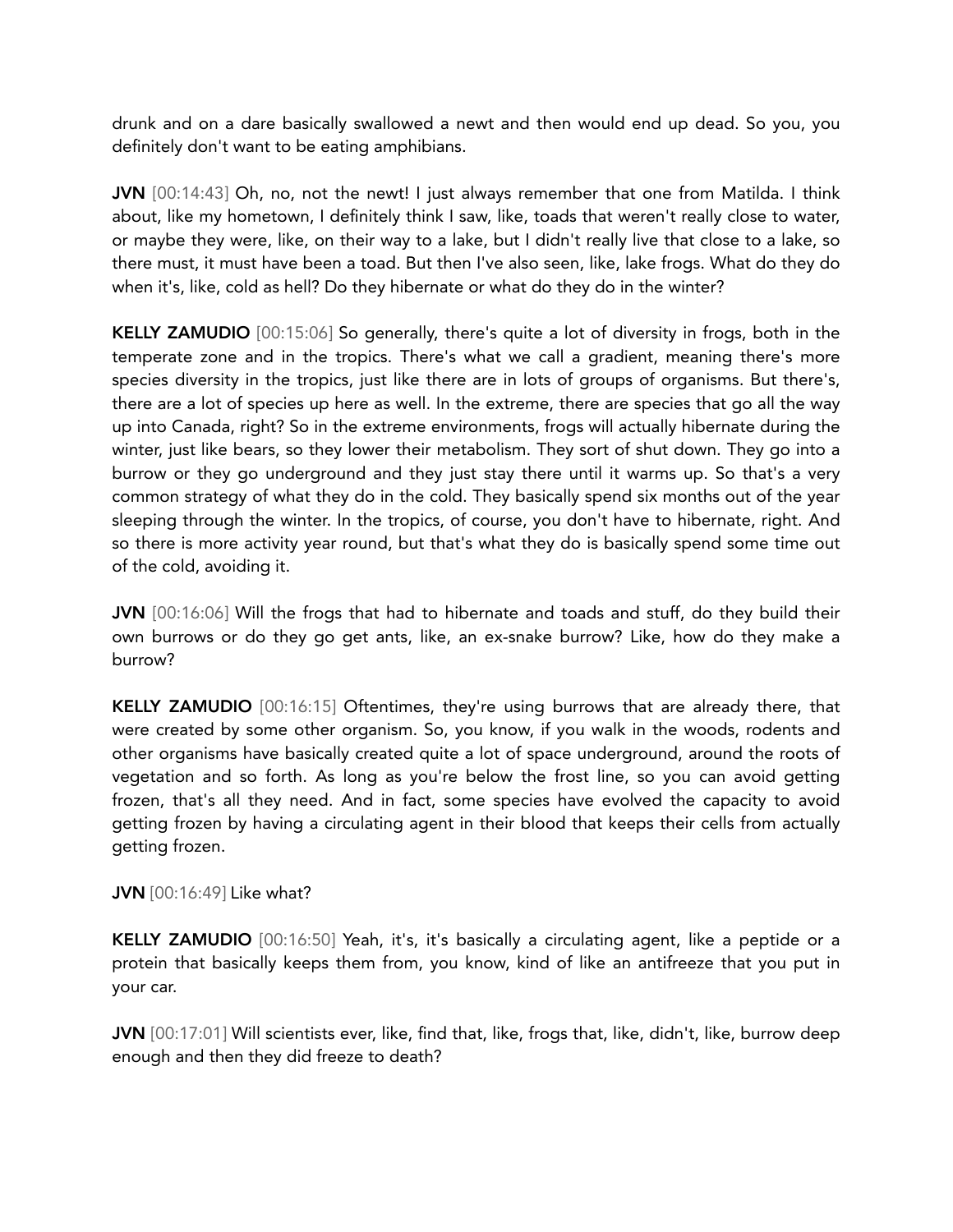KELLY ZAMUDIO [00:17:08] I'm sure it happens. I don't know that we find them a lot because, you know, what's the chance of actually finding that, but I'm sure it does happen.

JVN [00:17:17] Poor things and so literal hype just do newts and salamanders. Well, I guess this isn't about them, but they're happening to some of them in the cold places?

KELLY ZAMUDIO [00:17:26] Yes, absolutely.

JVN [00:17:29] Oh, OK. So then how old? And oh, and what about like, do they exist on every continent except for Antarctica?

KELLY ZAMUDIO [00:17:39] Exactly.

JVN [00:17:40] So everywhere, except for Antarctica, that's where frogs, toads, and tree frogs are. So what's, like, the life cycle for most frogs and, and is the life expectancy of all of them, like, super different?

KELLY ZAMUDIO [00:17:52] Yeah, there's some variation there. Typically, a frog will live a couple of years, you know, two or three years. But we do know of some frogs that actually have lived longer than that, especially some of the larger species. So this gets into an area that I am, this is what I'm really interested in, which is sort of the life cycle of a frog, right? And oftentimes we refer to this as, as sort of their reproductive strategies, like, how is it that they go about one, living; two, reproducing. And this is where frogs shine. There's, like, so much diversity here. And to me, that's just fascinating. So reproductive strategies are sort of everything like where you put your eggs, how you find a mate, but where the eggs hatch and whether there's a tadpole or not. We already talked about the fact that there are some frogs that skip the tadpole stage, right? And there's huge diversity there.

So most frogs, if we think back in the history of frogs, back all the way to the ancestor of all frogs, the ancestor of all frogs we know from looking at the diversity now was an aquatic breeder, meaning they put their eggs in a body of water, a pond or a lake, and then the eggs hatch into a tadpole. The tadpole swims around and eats, and then the tadpole goes through this process called metamorphosis, where the tail – they lose their tail. They develop, they sprout out these little legs and then they hop out of the water as a juvenile. So that's what we call the ancestral frog lifestyle. That's how frogs started, right. Now from there, though, they've gone crazy. So there are frogs that put their tadpoles or put their eggs in bodies of water that are up in the trees, like bromeliads, for example.

JVN [00:19:49] Oh my god, wait, will you just stand by for one sec. I have to switch positions, and I have to pay attention. But my little back was just, like, "Girl, this wood floor, honey!" I just have to, I'm in a different set-up than usual, I'm so sorry, gotta lay on my stomach. OK, because I just, I'm taking this in so hard core and I'm so here for everything. So what did you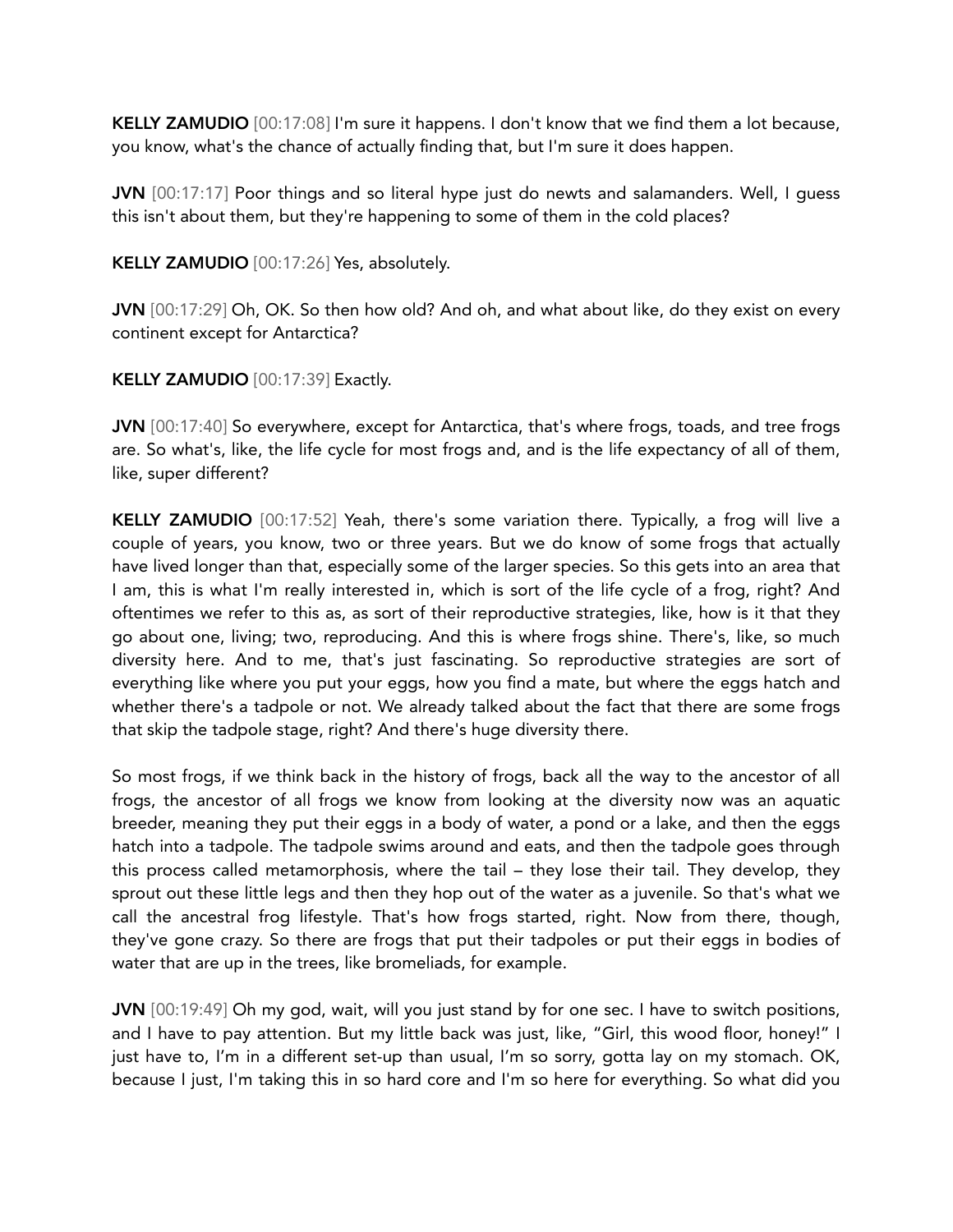just say? Some of them put their tadpoles in water, but then they go up in the tree? What was that last piece?

KELLY ZAMUDIO [00:20:14] So some species, especially arboreal species, instead of going down to the pond and putting their eggs in the pond or in the stream, actually put their eggs into some body of water that is out of a pond or a stream. So, you know, in the tropics, there are these bromeliads, these plants that are arboreal, and they have these, they have these beautiful leaves that sort of point outward? Those leaves create little, little cups of water at their base. And some frogs actually use those kinds of environments to put their eggs. And so the tadpoles will develop inside of this plant before they turn into juvenile froglets. So that's one group. They just do it in all sorts of different ways. There are species of frogs that actually retain their eggs on their own body.

JVN [00:21:02] I was gonna you ask about this, I was going to ask you about this! This has been living with me rent free for a long time, and it was really traumatizing to me. So this one time I was watching the Discovery Channel when I was, like, 10, and I'm pretty sure that this frog had the eggs in its back. And then the, and then the baby frogs, like, punched their way out of the back of the mom frog or dad frog, and which I was. I almost died. It looked like it, like, these, like, little, anyway, these, like, little hexagonal holes on your back and like the image of the frog is laying around with all the holes punched out at us. That was, like, so fucking gross looking, no offense to that frog, but I was just like, the back and, like, this little skin was flailing, I jumped out.

KELLY ZAMUDIO [00:21:58] Yeah, so that's true. It's true.

JVN [00:21:59] It was, like, a figment of my imagination and I didn't really see.

KELLY ZAMUDIO [00:22:03] Yeah, it's true. It's true.

JVN [00:22:04] What's that poor frog's story?

KELLY ZAMUDIO [00:22:06] Well, actually, it's mom being really good, mom being a good mom and taking care of her froglets. So that whole group, that's a highly aquatic group of frogs there in the family called pipids. And what they do is when they when they actually mate, they have this little ritual, which is actually quite beautiful. And it might change your mind about that, about that female frog. But they, when they mate, the male, you know, grabs the female from the dorsum, from the back, and then they do this little upside down swim, like this. And right, as are going upside down, the female releases, the eggs and the male fertilizes them, right out in the environment. And but by being upside down, it sort of helps the egg slide on to the female's back. And the female goes through this physiological process that you can think of it as, like, a frog pregnancy in a way, in which she, you know, hormonally and everything physiologically basically grows up that skin on her back so that the skin grows over these eggs. It's quite an investment, and so that female is basically taking care of those eggs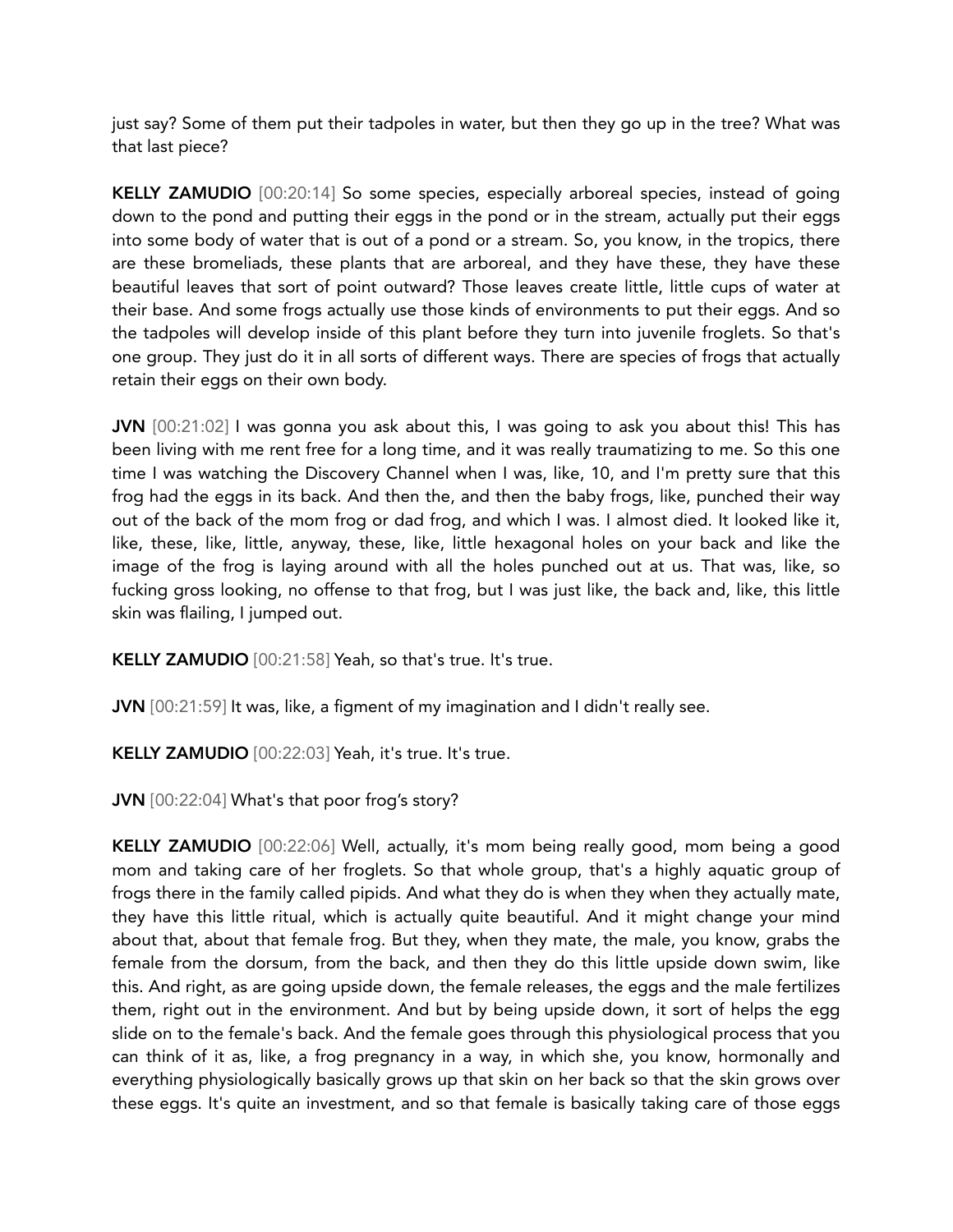by keeping them out of the water and keeping them on her body. And then, of course, they have to hatch out, and that's the part that sort of gave you the willies. A lot of people have that reaction.

JVN [00:23:25] Does it hurt her?

KELLY ZAMUDIO [00:23:26] I don't. Well, probably anybody does that. [CROSSTALK] I don't think anybody's asked the frog as to whether there's pain involved or not, but I don't know. I don't know. But it certainly does keep those eggs from getting predated and eaten in the pond.

JVN [00:23:53] And then do the moms die or do they live? Can they do it again?

KELLY ZAMUDIO [00:23:46] They do it again. Yeah, they live. They have their life span. Yeah. And you know, keeping eggs and babies in the body or on the body of frogs actually happens quite a lot, and it evolved multiple times. So it's not a single front that does this. The one you saw, I'm pretty sure on Discovery Channel is pipid. It's one of the more famous examples, but there are frogs where the female has a pouch on the back so she doesn't grow over the skin. She actually has a slit with a little pouch, and the eggs get put inside of their pouch and then the frog legs come out of that slit so that that seems very different, right, than putting your tadpoles in the water. There's one species. Unfortunately, it is thought to be extinct, but there are a couple of species where the female would actually swallow the eggs, shut down her stomach, like, actually shut down the production of gastric juices in her stomach, go without eating, and then develop the tadpoles inside of the digestive system. Those were called gastric brooding frogs, and then she would basically regurgitate her froglets.

JVN [00:24:58] Was that ever, like, on tape?

KELLY ZAMUDIO [00:25:02] No. There are some photos, but I don't, I've never seen a video of that. There's another species, actually, where it's the male who does this. So you know how frogs, when they call, they have this pouch in place. It's called their vocal sac. They make noise with it, and there's a species which is not extinct. This one does still exist, and there is a video of this where the male basically swallows the eggs, keeps them in his vocal sac and then the frog legs once they develop in there, basically come out of his vocal sac into the environment.

JVN [00:25:34] Baby little frogs?

KELLY ZAMUDIO [00:25:36] Mm hmm. Yeah.

JVN [00:25:38] What's the most amount of, like, froglets or tadpoles that, like, a mom, normally would have? Or is there just so much diversity.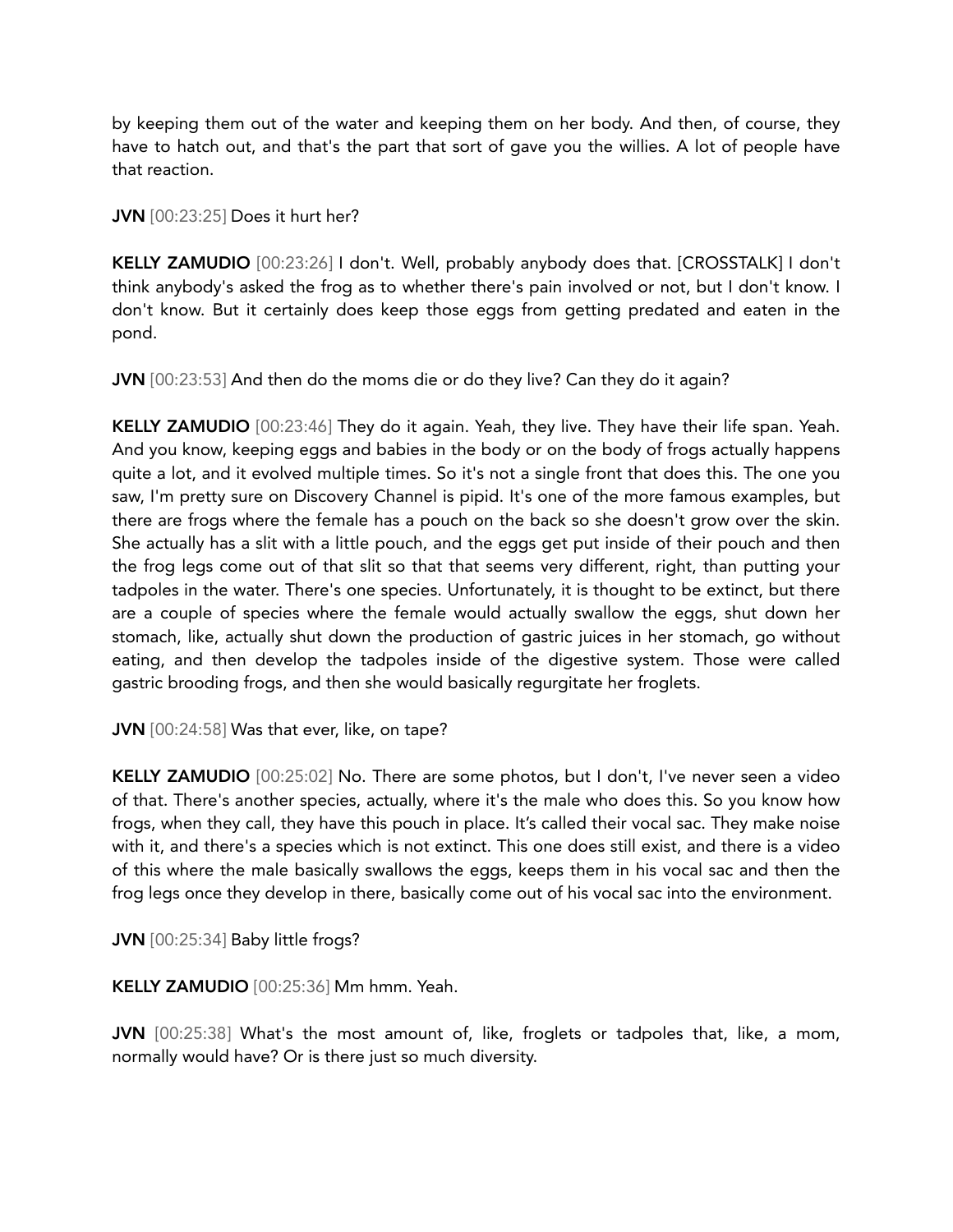KELLY ZAMUDIO [00:25:48] So I'm here in Austin and there are toads where they can put a string of eggs in a pond that is, like, 10,000 eggs. And so that's a huge amount of babies and all of those hatch. And if they all get fertilized, they all hatch, and they turn into tadpoles.

JVN [00:26:03] So those eggs don't get fertilized, like, the toad mom and dad don't have sex. The mom just lays the eggs and then a boy toad has to come find a big sack of eggs and frog ejaculate on them?

KELLY ZAMUDIO [00:26:13] No, the, the eggs, the eggs get fertilized as they're being deposited. But you're right, fertilization is external, meaning there's no copulation, right? So the male frog grabs on to the back of the female frog. And this is a position that we call amplexus. It's basically their mating position, amplexus. And so the male grabs on to the back of the frog. And there, there's, you know, courtship and there are some, some stimulation of some sort, right? Because the female has to accept that male. And then if she accepts that male, she will start depositing her eggs. And as they come out, the male fertilizes the eggs.

Then on the other side of the spectrum, there are frogs that have a very small number of eggs, and a lot of these tend to be these specialized breeders. So so for example, the terrestrial breeders, the direct developers that I told you about where the where the frog skips the tadpole stage, those, those species tend to have smaller clutches, so they'll have, like, six, seven, eight eggs, and each egg is actually supplied with a lot of yolk, right? So a toad that puts 10,000 eggs in a pond is counting on the fact that those little tadpoles are going to hatch out of those eggs and they're immediately going to start eating the algae at the bottom of the pond? Right? So that's that strategy. If you're keeping your eggs on land and you're skipping the tadpole stage, you've got to feed that developing froglet, right? And so that's why they have fewer eggs and each one is supplied with this really nutritious yolk that the embryo uses to turn into a little froglet.

JVN [00:27:56] Is there any, like, bigger frogs who do the direct breeding? Or is that so far only been the teeny tiny ones?

KELLY ZAMUDIO [00:28:03] No, there's, there's some good-sized frogs. There's a whole family of frog that's direct-developing in the tropics, in the near tropics, and some of them, some of them get, you know, six to seven centimeters. So there's some variance there.

JVN [00:28:17] And then obviously, this is a question that I just can't help but ask, it happens every time. Any evidence of gays frogs? Like, any, do, is there any, like, just, like, gay best friend frogs? Are these? Well, there probably be. They, they do it. They do that, that word you just said–

KELLY ZAMUDIO [00:28:36] Amplexus, amplexus. So you know, there is there is quite a lot, and all of animal diversity, right has same-sex behavior. This isn't anything unusual. You will find cases where, especially with pond-breeding frogs that tend to be mating at the same time, I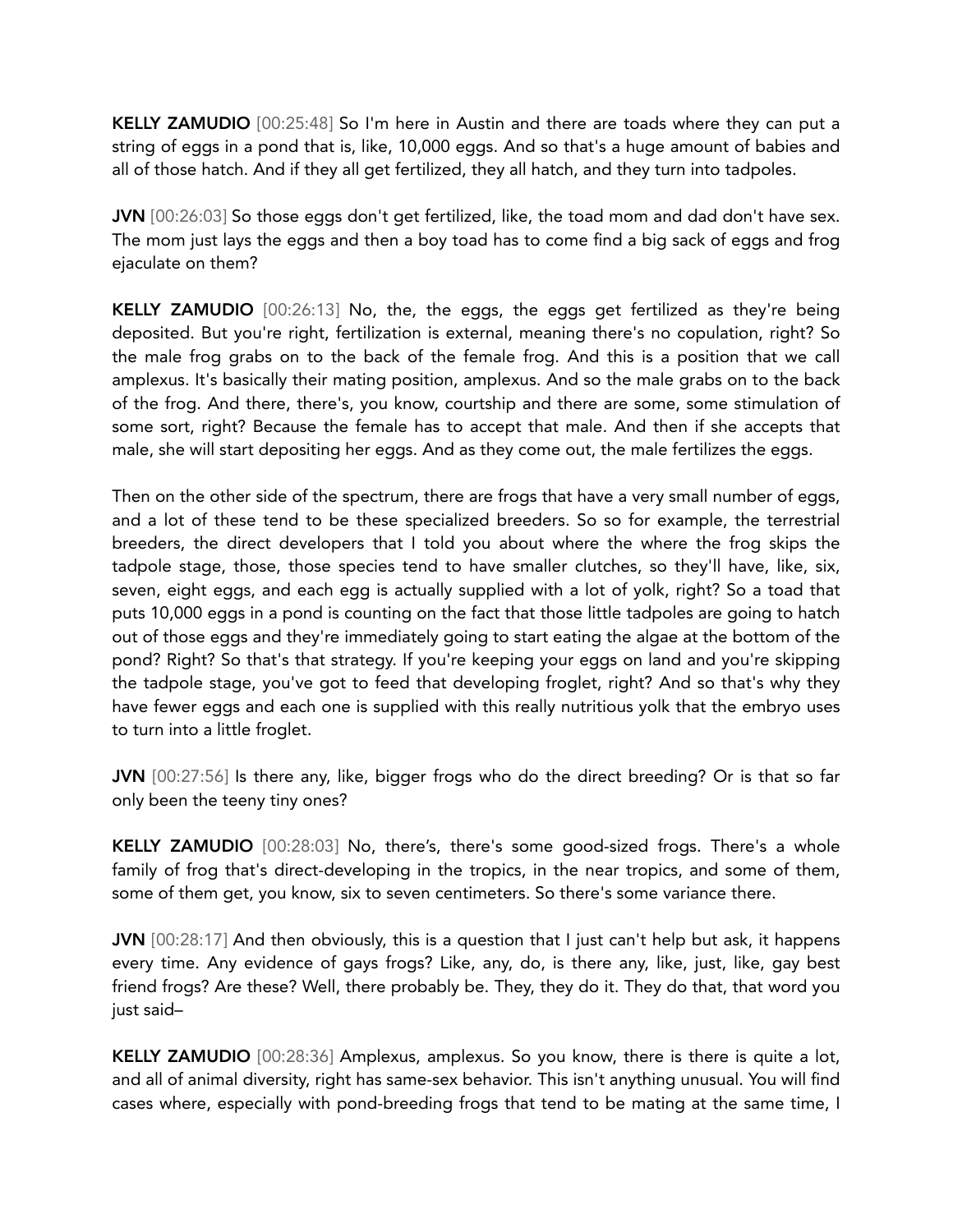don't know if you've been to a pond where it's, like, peak of the breeding season and the males are all calling in, the females are coming in and there's all this scrambling to try to get the females. Sometimes you will see males that are amplecting other males. Of course, there's no fertilization of eggs because there's no eggs in that case. But you do see, you do see amplexus. And I've even seen amplexus of males with other species.

JVN [00:29:20] What happens with that?! If there's more than, like, one species in a pond, can other species have, like, frog babies with a different species?

KELLY ZAMUDIO [00:29:28] It depends on, probably it's going to depend on how distantly related they are. So if they're closely related, it's possible that you could end up having what we call hybridization, right? Meaning cross-species fertilization of eggs, but mostly, mostly reproduction is best within species.

JVN [00:29:47] And then what about, like, like, maternal-ness with frogs, like, do any of the moms ever, like, hang out with the babies for longer? Or are they all just, like, "Get the fuck out!" Like, "You punched holes in my back! I can't stand you anymore!" "I need to go exfoliate and get back to my old back!"

KELLY ZAMUDIO [00:30:07] Yeah, there's probably—, exfoliate! That's perfect. That's a great idea. A great analogy. There's quite a lot of diversity and both paternal and maternal care.

JVN [00:30:17] Oh, yeah, don't write the dads off!

KELLY ZAMUDIO [00:30:18] Yeah. No, they do some, too. And there are some groups of frogs where it's all about the dad and the dad care. I don't know if you've heard of glass frogs? They're these beautiful neotropical frogs that are sort of semi-transparent, so you can sort of see their organs inside. There's a whole family of them.

JVN [00:30:37] You've said it twice now, and I shook my head and was, like, "Yes, of course, the neotropics. I've been there multiple times, myself, actually. It's a beautiful place." Is the neotropics, just, like, the right outside the tropics. Like, almost there, but not quite?

KELLY ZAMUDIO [00:30:53] No, it just means the new world tropics.

JVN [00:30:56] So what's that mean?

KELLY ZAMUDIO [00:30:57] There's tropics all over the world, right? So if you take the globe and you just make a band around it, that, that's going to be the tropics. And so there's tropics in Africa, there's tropics and Asia, and there's tropics in South America. It goes all the way around the globe, right at the equator. The neotropics are just the tropics that are in the Americas.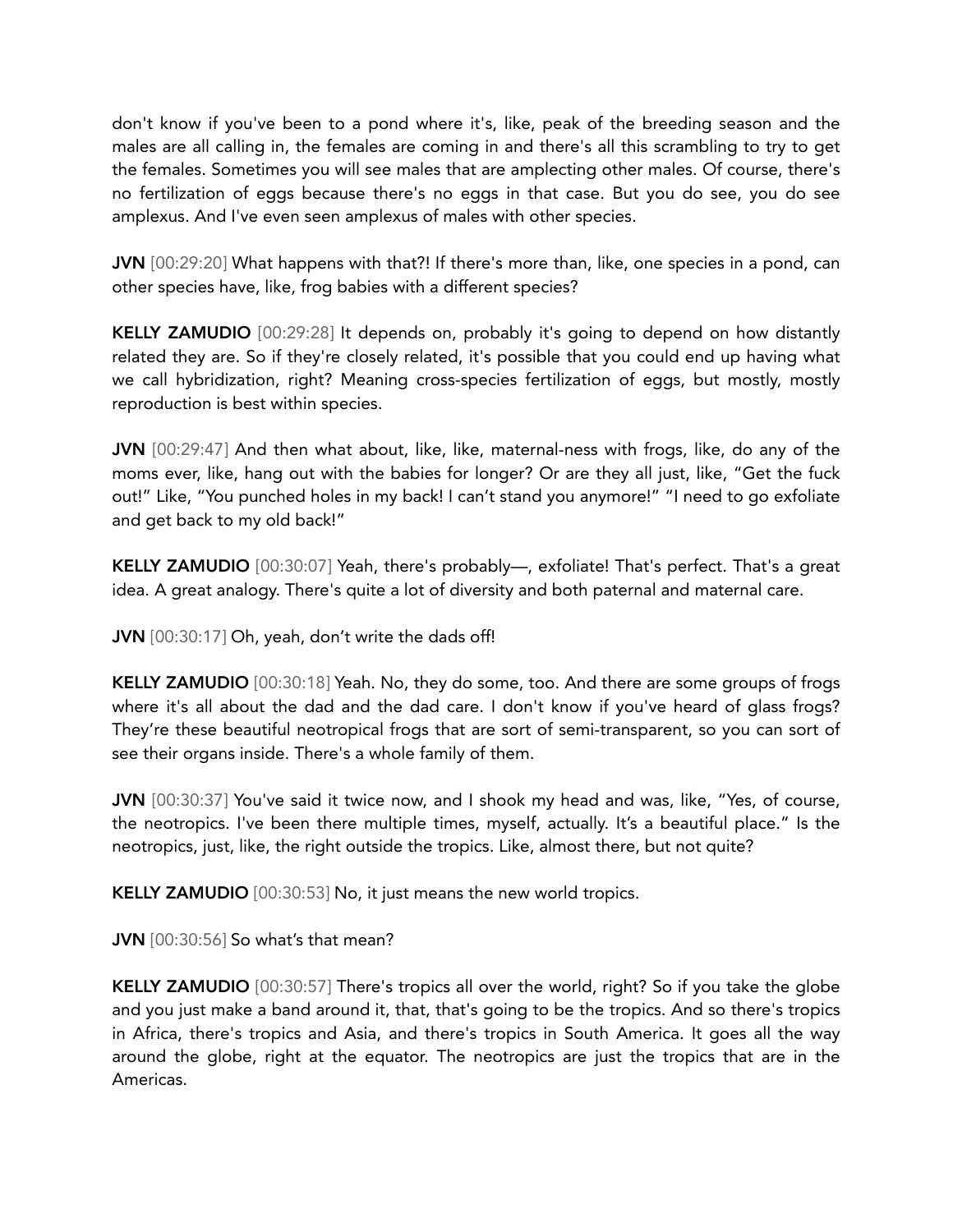JVN [00:31:18] Ah! Okay, got it.

KELLY ZAMUDIO [00:31:21] Not the African tropics, not the Asian tropics, the South American tropics.

JVN [00:31:26] Got it.

KELLY ZAMUDIO [00:31:27] That happens to be an area where I do a lot of my frog research. In terms of where the tropics extends, this is actually a really good question. And you know, there's all sorts of distributions of organisms that are tropical, meaning their origin is tropical, but they extend up north and south, right, from the equator. So for example, Austin, we are up here in the US, right? There are a few groups of organisms that actually extend *just* into Texas that are actually tropical in origin. So, for example, this is not a frog, but there is a green jay that is, occurs here in Texas, and the green jays are from a tropical group of birds. And this one just barely makes it up into Texas. Same with frogs. We have species of frogs here, even in Austin. If you go to the Greenbelt, there is, there are species of frogs here that actually belong to families that are 99 percent tropical in origin, tropical and origin, and these species just happen to have extended up this far. So sometimes you get people saying, "Oh, you know, there's the tropics, and then there's the subtropics," like, Florida's subtropical.

JVN [00:32:39] Yes. So but that's not what the neotropics are, OK. That makes sense. I'm so happy I asked because I like, I was like, "Uhh, I got to ask, and I don't know what it means!" So what? And so going back to Austin because I lived there and I did in a separate, totally different incident by the gigantic tarantula that was dead in my front doorway. What is the most, like, tarantula-ish frog? Meaning I never would have thought moving to Austin, I was going to see, like, scorpions or tarantulas. I didn't know that they were there until I got there. Well, I think the most surprising, like, pretty surprising frog species that Austin. Is there any ones who think that weird color or, like, got a cool story that, like, I wouldn't think was there?

KELLY ZAMUDIO [00:33:23] Mm. Yeah. Well, this might be a little. I think I'm going to go back to this tropical species that reach up here. I mean, I was taking a hike, actually, on the Greenbelt with some of the students here from the university, and one of them actually managed to catch this one species that's in a genus called eleutherodactylus. And having worked in the neotropics a lot, right, that's one of the big families down there. It occurs everywhere. And they're very typical. Like when you catch one of these, you sort of know what, what family it belongs to. And it was pretty amazing to see this frog hidden in these holes in these, you know, beautiful rock walls that we have around here, right? These, these limestone cliffs. And in those holes, if you shine your light in there, you see these little frogs hidden in there. There are completely tropical radiation that has just gotten up this, this far north.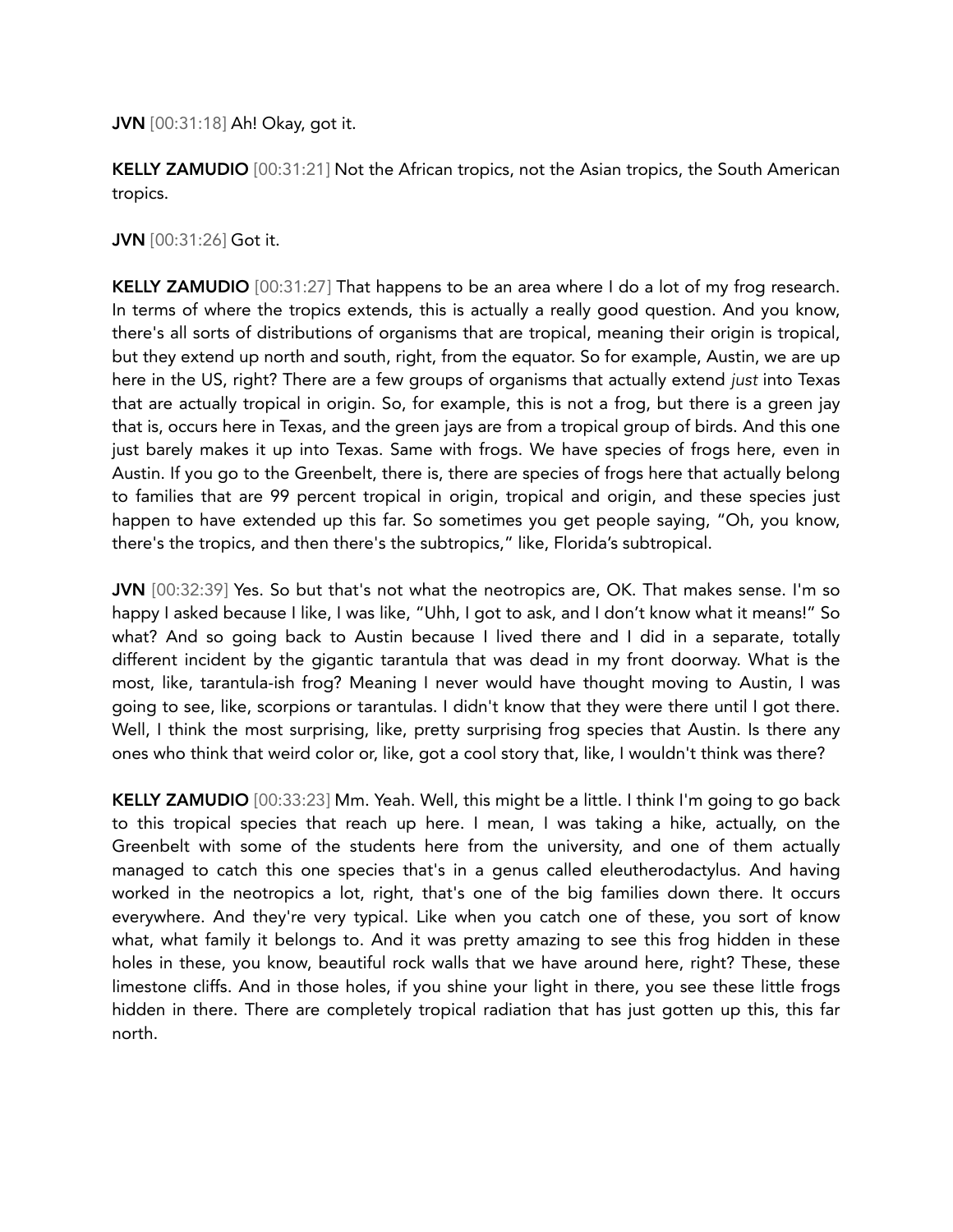JVN [00:34:23] That's cool! And then you were saying earlier about, like, the translucent, the translucent skin frog when I interrupted you about the neotropics, what are you going to say about that frog?

KELLY ZAMUDIO [00:34:34] Oh, we were talking about paternal care, remember? So in glass frogs, there's a lot of, there's maternal care, but there's also paternal care. And so what happens is that a male will set up. He finds a leaf, like, on the edge of a stream. And basically calls and advertises to the females. If the female chooses that particular male, what what? Amplexus happens and she deposits her eggs and he fertilized them and he stays with the clutches. So and he guards the clutches. You've actually studied some of the species that do this and, you know, basically figure out what's going on in terms of, you know, how many, how many eggs, how many different mothers. They can guard up to, like, six clutches at a time. So every night, he might get a different female and then he takes care of all the, all the clutches on his leaf.

JVN [00:35:21] What is he, like, defending or protecting the clutches from? Like, who might want to come eat a bunch of frog eggs?

KELLY ZAMUDIO [00:35:27] Oh, all sorts of things. Insects and snakes, crickets.

JVN [00:35:35] So his hands are full because there's, like, all sorts of people vying for his eggs.

KELLY ZAMUDIO [00:35:36] Mmhmm. Mostly predators, yeah.

JVN [00:35:39] Nooo! So before it's the point, like if she's going to accept him or not, what's the courtship look like? So, like, that's like when we are hearing, like, the classic, like, "ribbit." Is that what we're hearing? Are they calling to each other to diddle?

KELLY ZAMUDIO [00:35:52] Yeah. So we call those advertisement calls, right? They're basically courtship calls. There's a lot of information, it turns out, in a frog song. You know, people have studied this a lot. There's actually even advertisement about how good a mate you are going to be or how good a father you're going to be, or how good of a caretaker of the eggs you're going to be, if it's a species where the father takes care of eggs. So, yeah, that's the advertisement call. Once females come into a breeding situation, once they're ready to breed, right, they have eggs that they're ready to deposit, then, then there has to be some sort of courtship so that the female then makes a decision as to who she's going to breed with. And now again, frogs you're already learning are all over the spectrum in terms of what they do. Some species, it's just like the pond species. Remember, we were talking about that. It's just, like, all simultaneously calling, and it's deafening, sometimes, when you're out there at the pond. All the males calling, and there's, like, a lot of scramble, males trying to get females when females come in and so on. So that's one way.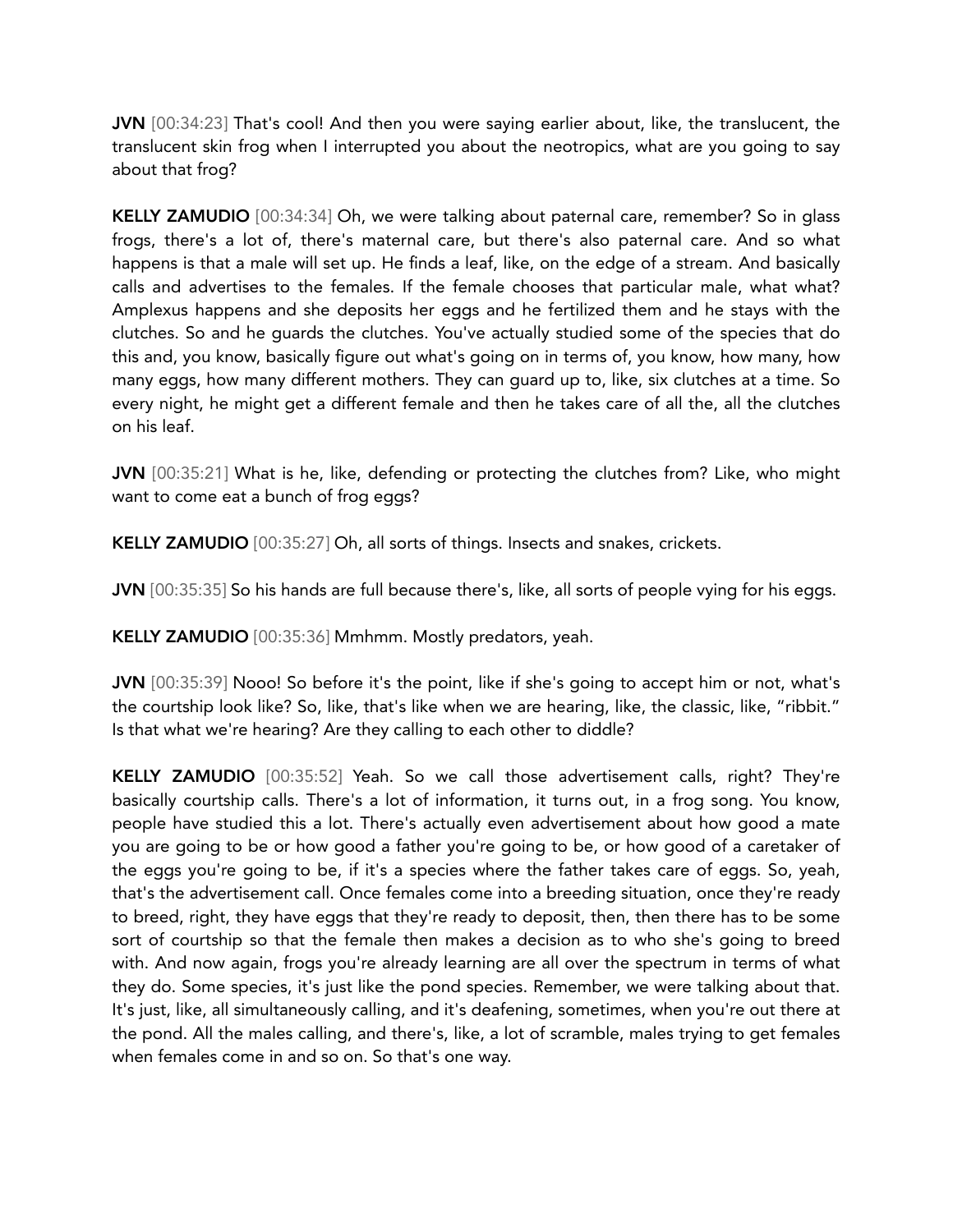But in other species, it's like almost you could think of it as almost monogamous, right, like, there's a lot of choice and a lot of effort going into the courtship. So there are some species of tree frogs that have been studied in Brazil, where the courtship takes hours and the male is touching the female and, you know, sort of rubbing her. I'm sure there's transfer of pheromones, you know, like, transfer of not only tactile stimuli, but maybe even chemical stimuli. And then the female finally makes the decision. They come down from the tree together, and then the male has a chamber at the base of the tree that he's dug. And then they go into that little chamber and do amplexus in there. That takes hours. So there's a lot of variation in terms of what females are responding to, and it's, of course, very species-specific.

JVN [00:37:56] And then will they, like, stay together until she, like, has the tadpoles?

KELLY ZAMUDIO [00:38:01] Not in the case of that particular frog and. In the case of that particular frog that I just described, the tree frog that goes into the chamber, they lay their eggs and then the eggs basically develop terrestrially. This is at the edge of a stream, right? So the tadpoles at some point when the rains come basically get washed out of that chamber and into the stream. However, there are species where the female frog actually tends to her tadpoles. So these are, you know, tadpoles that are in a stream in a pond or they could be in these bromeliads, and the female will come by and feed them every once in a while by using unfertilized eggs that she herself has as a source of nourishment for her babies. So there's a lot of variation in terms of maternal care as well.

JVN [00:38:48] So, and then, will a girl frog ever like praying mantis a boy frog and, like, kill his ass because she doesn't want to do it? And he won't leave her alone?

KELLY ZAMUDIO [00:38:58 I don't know of any praying mantis frogs like that. Females will definitely reject the males. I mean, there's no question.

JVN [00:39:04] And will they just, like, run away when that happens? Or what do they do?

KELLY ZAMUDIO [00:39:08] Yeah, they just move away. There are particular posture, actually, the females use to signal that they are not in a breeding, they're not in a breeding situation .

JVN [00:39:18] And would that be because they're too, like, they already have had a bunch of babies that year? They just don't like you?

KELLY ZAMUDIO [00:39:24] Maybe they don't like you. Or maybe you're not the male that they wanted. Or maybe they already, you know, made it to somebody else and their eggs are already deposited in the environment somewhere.

JVN [00:39:363] Hmm. Mm hmm. And then is there any, like, frog, mom or dads who stay with the babies till they're, like, full, frogs?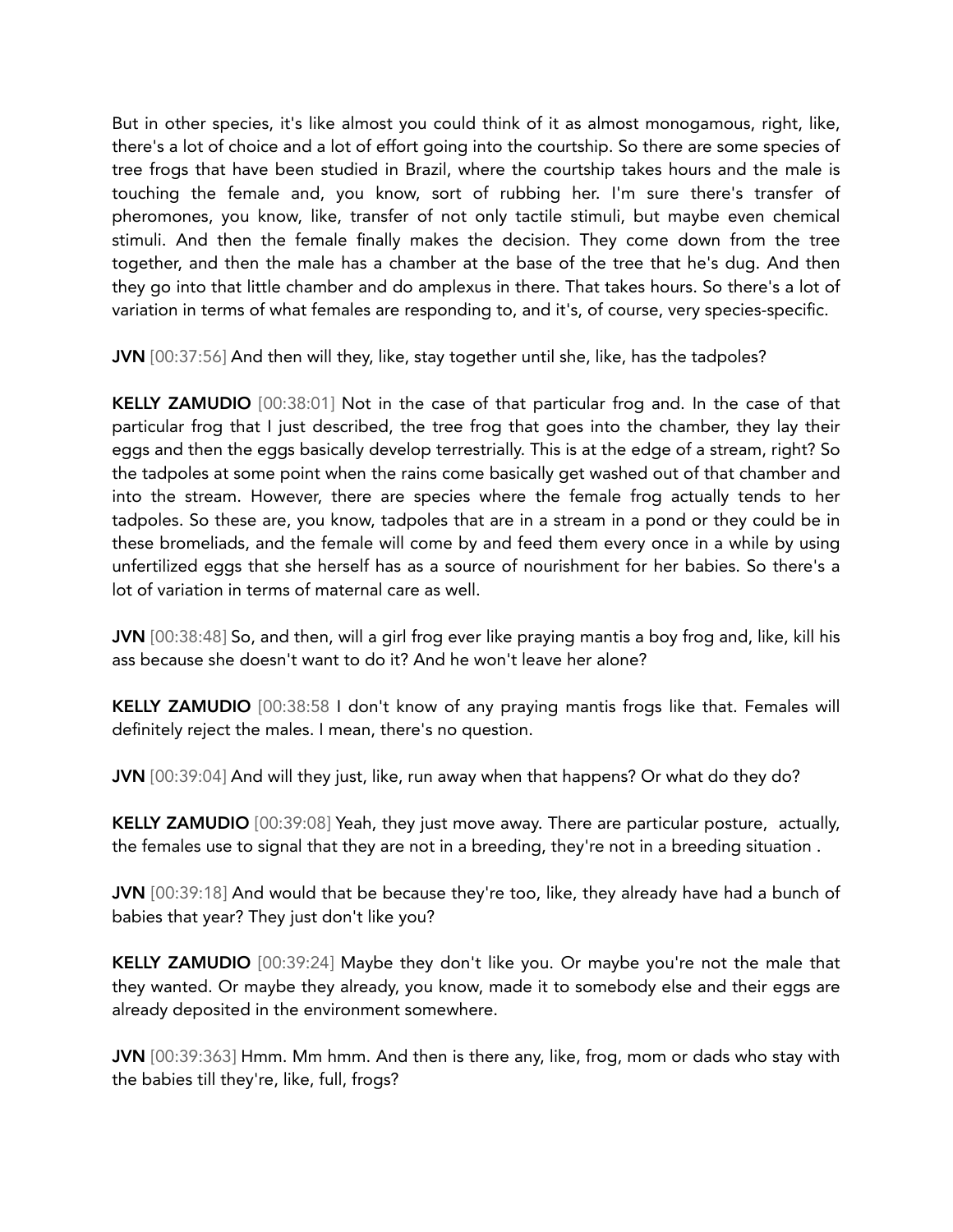KELLY ZAMUDIO [00:39:46] Usually, they say, if there's maternal or paternal care, it usually ends at some point, either when the tadpoles are in the environment now and able to feed themselves or when they become juveniles. So there are a lot of frogs where, especially the ones that carry their babies on their back, right, they actually will still continue to carry their babies until they're little juveniles. The whole point is to get them to a place where they can provide for themselves, right? While still, you know, reducing predation during those early, early life history stages where the, where the babies are really vulnerable. I mean, frogs are little snacks, right? Like, anything can eat them, especially the little ones. And so taking care of your babies until they get to some point of being able to provide for themselves is what, what's going on here.

JVN [00:40:38] Do we ever see a mom or dad frog get mad and just, like, eat one of the babies?

KELLY ZAMUDIO [00:40:42] Oh, cannibalism. I don't know that. I mean, it's sort of human to say, "Oh, she got mad and ate her baby." I think that there's more to it.

JVN [00:40:53] I'm sorry, I didn't mean to say it! I'm sorry! Well maybe he did it, too! Maybe she needed the nutrients because she hadn't eaten away from a predator!

KELLY ZAMUDIO [00:41:02] It's possible! There is evidence of cannibalism in frogs. It tends to be among clutchmates. So tadpoles eating other tadpoles, not so much parental cannibalism. But yeah, it's, it does happen.

JVN [00:41:14] So there's sibling rivalry, cannibalism.

KELLY ZAMUDIO [00:41:18] If we want to call it that.

JVN [00:41:20] I think I just read this article about, like, snake moms eating one of their snake babies, and they studied all these different snakes, so only like one of their own species and there was like 10 and there was like one other mom snakes ate one of the babies in the end. And they even said in the study that, like the snake was because they were talking about how some of the moms snakes will eat the dead babies. But then this one snake ate one of her life babies, and I was like, I like her, she said. But these snake kind of like, "Your ass made me feel bad. You hurt me. I am eating you." Yeah, I just thought she was kind of fierce. I just didn't know if that ever happened in frogs.

JVN [00:42:00] What's your favorite frog?

KELLY ZAMUDIO [00:42:02] Oh, my goodness, there's so many. I like frogs that are stream breeders. There's a whole genus that I study in Brazil, there are a number of species, just, like, I don't know, 20 species in this genus, and they all live on these beautiful streams that run down mountainsides. So they tend to be, you know, nice waterfalls. And this particular genus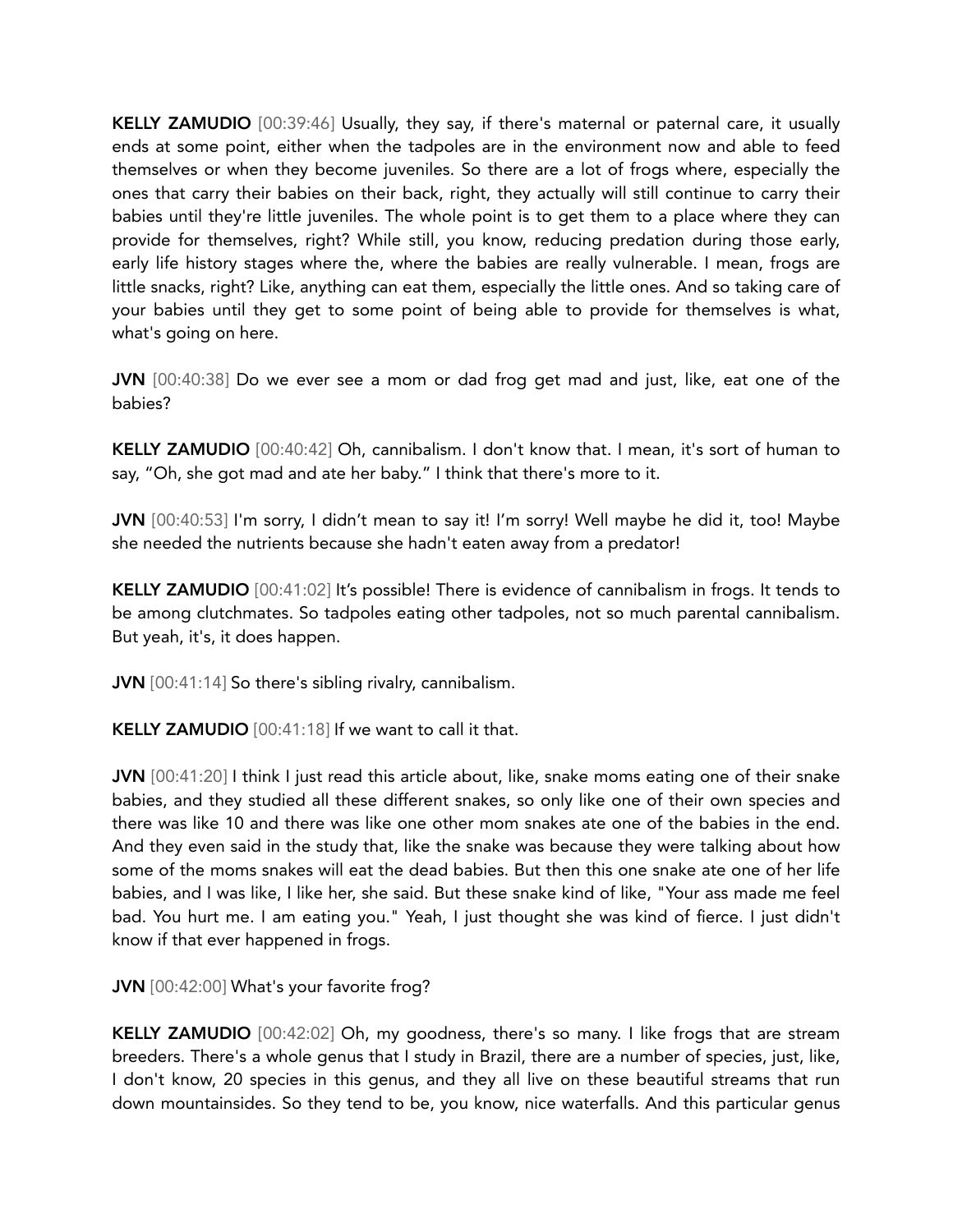has a terrestrial tadpole, which I'm just fascinated by. So the tadpole, you know, tadpoles swim in ponds or rivers or whatever. They have a tail, that's what they use to propel themselves through the water. In this particular genus, all the species have tadpoles that live on the sprays zones and waterfalls. So, you know, when a waterfall comes down off of rocks, there's this wet rock surface that's called the spray zone. This particular genus specializes in that its tadpoles crawl out of the water and onto this spray zone, and they forage there. They eat the algae that's in the spray zone. And the way they get around is by using their very muscular tail to flick themselves forward. So they're like these little tadpoles that are sort of jumping on the wall of, of the waterfall, you know, in the spray zone. The genus that's called cyclo ramesses. And I just, I've studied with, I and my students have studied, a lot of aspects about it, including their mating behavior and so on.

JVN [00:43:31] That is so cool. So you mentioned those one frogs that are, like, almost, like, monogamous, like does that type of frog tend to only have like one partner its whole life or like maybe two if the one dies or something?

KELLY ZAMUDIO [00:43:43] Yeah. So there are long term associations between frogs. There are species that stay together where the male and the female basically collaborate in terms of provisioning and taking care of young. So there are, there is definitely documented monogamy in a number of species of frogs. Most frogs are, don't have these long term associations. So a lot of pond breeding frogs, for example, will get together. Of course there's calling and there's courtship and there's amplexus. But once the eggs are in the water, they're, they're done, until, you know, the next breeding season. So again, frogs span that gamut, and there actually, we discovered recently, there's even frogs that are in the middle where a male has a number of females that he courts and stays with and allows there on his territory. And they have a long term association, so he breeds with those same females over a number of different months during the breeding season.

JVN [00:44:45] When is the breeding season?

KELLY ZAMUDIO [00:44:47] It depends on where you are. So up here, in more northern latitudes, it tends to be spring and summer, although we do have some fall-breeding frogs, you know, here in Texas. In the tropics, it tends to coincide mostly with rainy seasons, right? I mean, frogs are still amphibians. They need water. Even the ones that lay their eggs on land still need moist habitats. There are frogs that exist in deserts and very dry environments, and they have to seek out particular areas to put their eggs.

JVN [00:45:19] Hmm. What are the desert frogs like?

KELLY ZAMUDIO [00:45:23] Oh, so fascinating, right? I mean, imagine being a frog, frogs just have this moist skin, and they lose so much of their, you know, humidity through their skin, and they have to stay moist to capture oxygen through their skin. So desert frogs have to, have to either choose a micro-habitat, like a place that's really moist, like a spring, or they can avoid it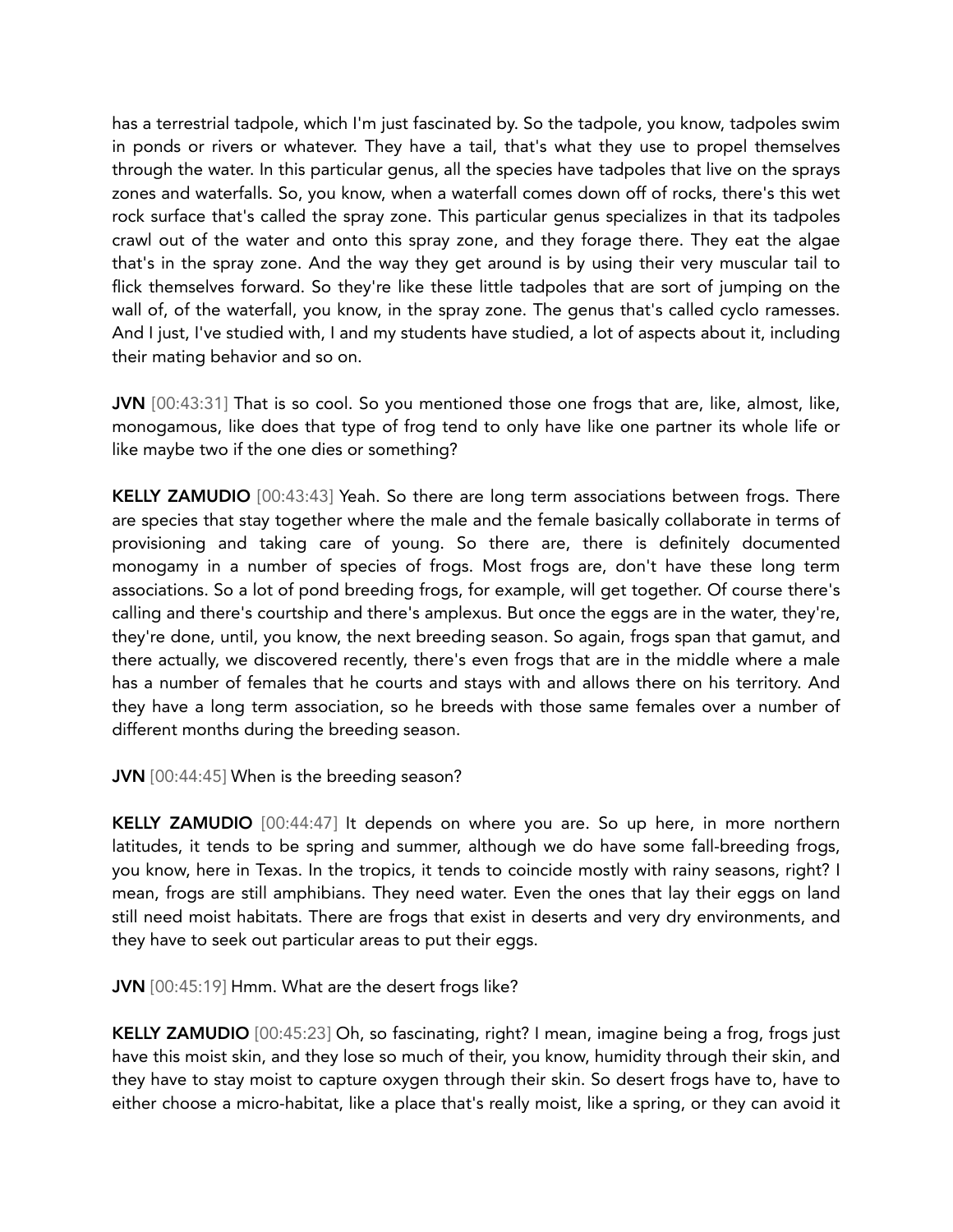altogether by taking off, just like our frogs up here hibernate during the winter. There are some desert frogs that estivate, meaning they just they just take the hottest months off and go underground, protect themselves.

JVN [00:45:59] Estivate! Hibernate but estivate! Interest! So what, what's, like, the differences between, like, frogs and, like, humans or like other mammals? Like, is there any, like, like, so they, they get their oxygen through their skin from the water?

KELLY ZAMUDIO [00:46:22] They also have lungs, so like us, they breathe, but they do supplement their oxygen intake through their skin. And that's why keeping moist is so important, right? So the difference between us and actually the difference between amphibians and reptiles is that we basically have put a barrier in our skin, which is, you know, either scales or keratin or whatever in the skin. And that keeps us from losing all our water through our through our skin. Right? I mean, we lose plenty of water through, you know, our noses and our mouth and so on. So it's We're. Also, everybody's losing water to the environment. And but frogs are especially susceptible that way.

JVN [00:47:06] Hmm. OK. Obsessed with that. And then what? So currently, what's going on with frog biodiversity like what's the state of it? Obviously, climate change, I know, is an issue. Like how are frogs doing, in the world?

KELLY ZAMUDIO [00:47:24] Yeah, that's a great question. And it's something that a lot of herpetologists are working on actively. So there are a couple of threats just to frogs that are big. And like you mentioned, there's climate. And so there are issues of, you know, how we see these extreme weather events, for example. There are issues in terms of frogs that tend to breed seasonally and they need particular environments that if, if that kind of change gets too extreme, we basically are, you know, could be possibly threatening entire species. We have also destroyed a lot of our environment and this is true up here, as well as ongoing destruction in the tropics. And so, you know, that's something to really worry about because some of these species have relatively small ranges. And if you destroy too much of it, they could just blink out. And then, of course, there's disease. I don't know if you've heard about the frog pandemic. Yeah, there is. There is a chytrid fungus, a fungus out there. It's a pathogen and it actually infects amphibians and especially infects frogs. And there are some species that are very, very susceptible. And so they they have actually been threatened. So there are a number of threats out there.

JVN [00:48:38] What is that thing! And how do they get it! And how, is there anything that people can do to help prevent it?

KELLY ZAMUDIO [00:48:43] We're working on it. There's a lot going on. So it's a, it's a fungus. And you know how fungi make spores? That's part of their lifecycle. And these spores are actually the kinds of things like if you have mold in your house, mold is a fungus, right? If you have mold in your house, those spores is what gives people allergies, because your body is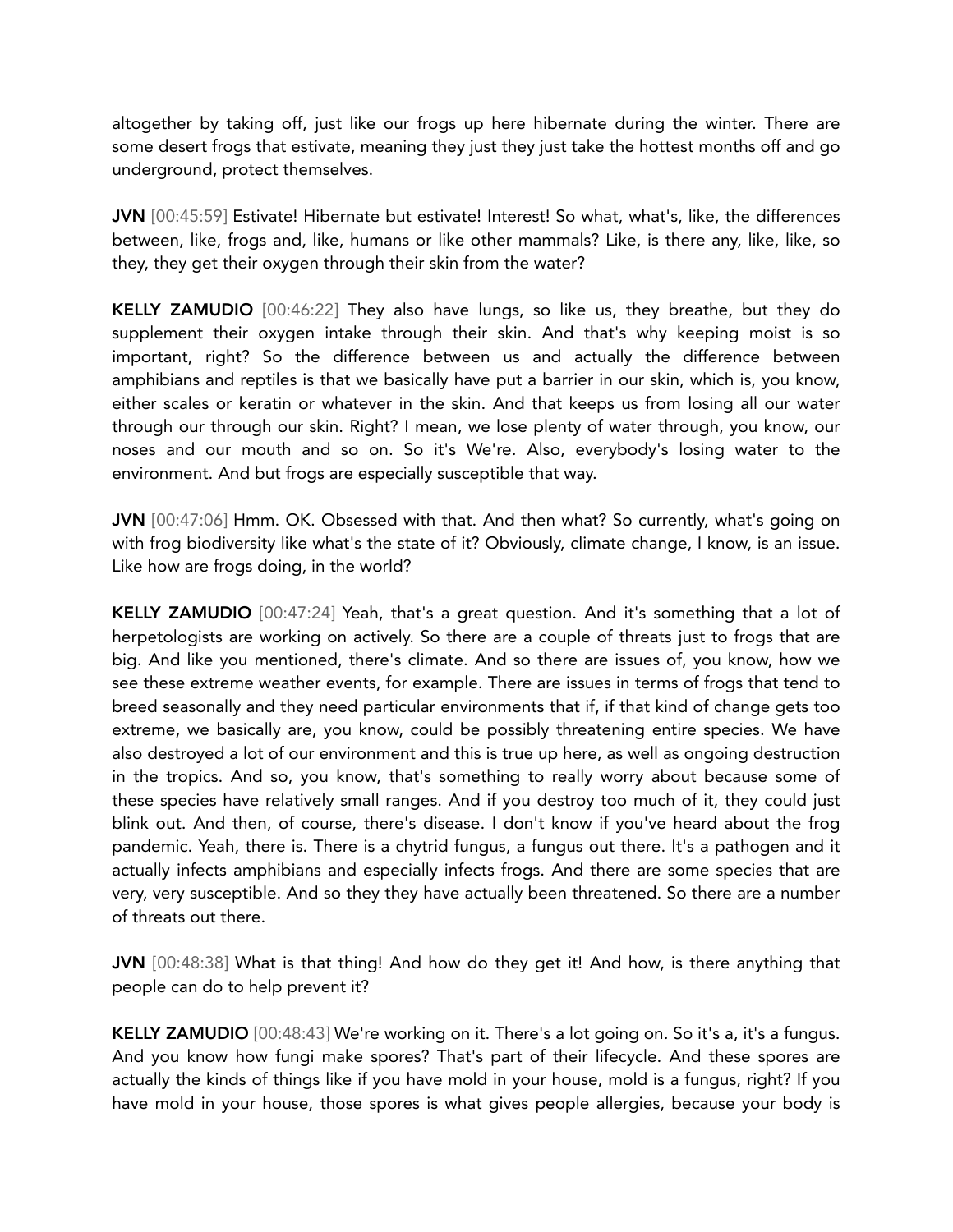reacting to all those spores. So this fungus transmits from frog to frog through the water. And of course, frogs are in the water and the, the the fungus basically gets into the skin, reproduces in the skin, and then all these spores come out of the skin, and then they go in the water and infect the next frog. So it's pretty insidious, especially if you live in the water, right, because you can't escape this pathogen. Now there are a lot of people trying to figure out what to do about this. So there are people working on sort of, like, a vaccine for frogs. There are people looking at how other things like bacteria on the skin might be beneficial. They're actually good bacteria that are part of our whole system. And so there are people studying that. There are people trying to eliminate the fungus from the environment, you know, sort of cleaning out the environment. So there's a lot of efforts going in, in terms of the frog pandemic itself.

JVN [00:49:57] How big of a deal is it? Sounds bad. Are they going to, are we going to, ah! Are they going to be OK, the frogs?

KELLY ZAMUDIO [00:50:08] I think. I think so. I mean, some species we think have already gone extinct because of this, and that's really unfortunate. There's a lot of variation among species in terms of how susceptible they are and just like anything else having to do with biodiversity and conservation, the rarer you are, meaning maybe a species only occurs on one mountaintop, or maybe it has a really limited distribution or something like that. So the rarer you are, the more vulnerable you are, because the chances of you blinking out as a species, so to speak, is higher. But there is also hope, like, people, for example, there are some species in Panama that we thought were extinct and people have now rediscovered populations. So they survived in some sort of, sort of protected area for some reason. And so that gives us a lot of hope that it's not going to kill all of them, so to speak.

JVN [00:51:04] How does, like, frog welfare and the wellness of frogs affect like other animals in other environments? Because like, if you I would imagine if, like, frogs are able to thrive, isn't that going to impact other animals, too?

KELLY ZAMUDIO [00:51:17] Yeah, it does. And we can already see this. It's like it's already measurable. So if you think about it, you know, have you heard about food chains? And how, you know, energy moves through the environment because organisms consume other organisms and then you know that energy gets moved up the food chain? So at the base of it all, there's plant material, right? And plant material gets eaten by little things. Insects, also big things, giraffes, you know, anyway, that's, that's movement of energy from plants into animal tissue. Frogs play a very important role because they tend to be adults. Frogs tend to be insectivores. They eat insects a lot, and insects often are deriving their energy from plants. And so what frogs are doing is moving the energy from the tiny packages to themselves, and they then themselves get eaten by larger animals. So frogs get preyed upon by snakes and by birds and and small mammals and even large mammals. They're an important sort of link between the tiny amount of energy that's in insecst that came from plants to the larger members of the food chain. So we already know, this isn't my work, but it's work by a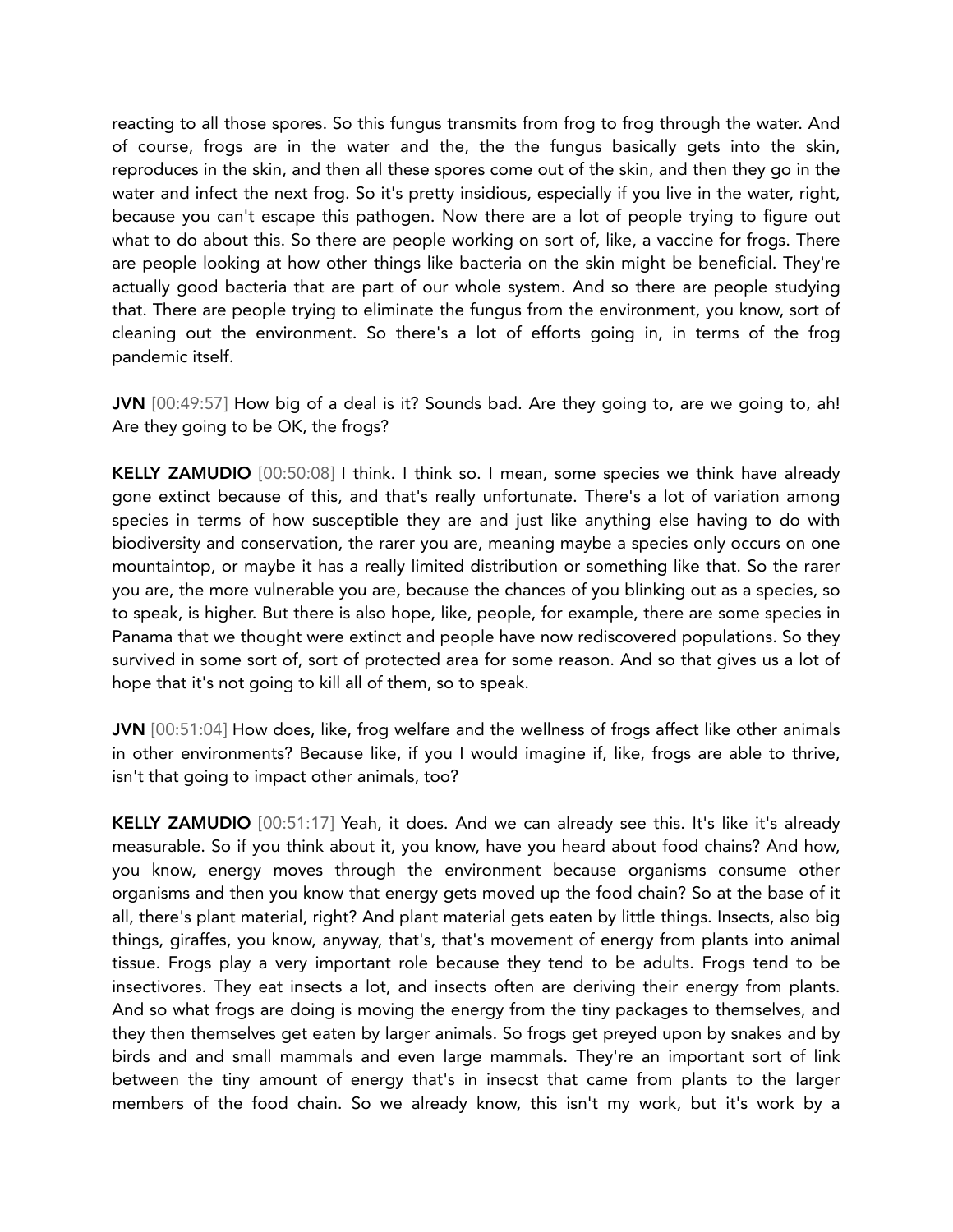colleague of mine: we already know that snake communities in the tropics are actually already showing signatures of declines. And that's because the frogs have been hit hard by this frog pandemic and their food source for the snakes is actually now lowered.

JVN [00:52:51] Hmm. So if a frog is doing it, then you mentioned this before. Like Panama, we rediscovered some frogs. How do you and other labs discover species that were thought to be extinct? You just got to go searching?

KELLY ZAMUDIO [00:53:05] Yeah, there's manuals. We know where the species used to exist, right? We have records of their distributions in the past. And so we do a lot of sort of manual, I mean, just observational searching, mostly at night and with flashlights. We also use some new technologies, which has been really, really fun to work with. One of them is called environmental DNA, and that is, instead of searching for the frog itself, you're searching for DNA in the habitat that came from that frog. So, you know, we shed DNA all the time, right? And as do frog. So flecks of cells come off of your skin and you know, you sneeze and then you know, you pee and you poop. And all of that has cells, remnants of cells that include your signature, which is your DNA. So we can actually go to a stream and pump a bunch of water through a filter, isolate the DNA off of that filter and try to find the DNA that's characteristic of that particular species that you're looking for. So, yeah, it's really cool. So we did this for a bunch of frogs that have gone missing in Brazil or that have shown pretty abrupt declines in population numbers. And sure enough, we didn't find all of them, but we found seven of the species that we thought were lost.

JVN [00:54:30] So maybe they are, like, a little bit, OK?!

KELLY ZAMUDIO [00:54:34] Maybe there's somebody there. It doesn't mean that the species is thriving, but it means that at least there's a presence, right?

JVN [00:54:40] Okay, that's exciting!

KELLY ZAMUDIO [00:54:41] Yeah, it's one more piece of data, because then it allows you to say, "OK, now we've got to do something because we know the species is here."

JVN [00:54:48] So there is a lot to understand about frogs, amphibians. Do you feel like the scientific community of herpetologists and, like, bio, like, biology, all the experts in your field? Do you, I mean, do you feel like we've learned all there is to know about frogs?

KELLY ZAMUDIO [00:55:05] Oh, no. There's always good surprises still around the corner, right? There's– it's so great. This is why, this is why I love them so much. It's, like, unending the amount of stuff that you can learn, especially if you start probing into things like that, things that we weren't able to study before. So, you know, I use a lot of genetics in my work, and one of the ways that genetics is so useful is not only for, you know, using eDNA to discover frogs that are missing in the wild, but also because it allows us to ask questions about how frogs are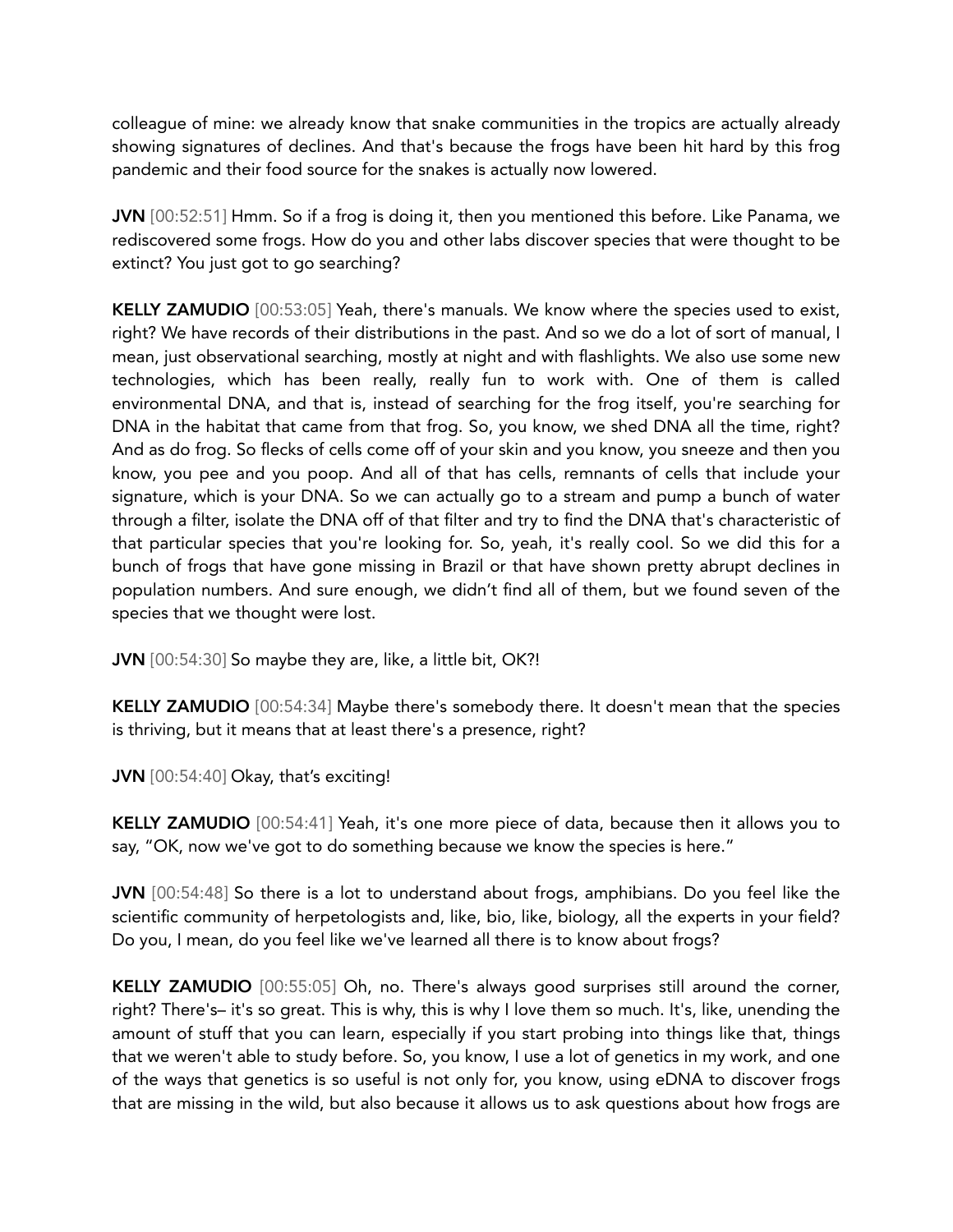functioning. So I use DNA a lot in studies of mating systems. So, you know, kind of like people do paternity tests to figure out whether a kid is theirs or not. We can do that with tadpoles and we can ask, you know, "What males were successful here in this population and why were they successful? Were the males with the best calls? Were they the largest ones or are they the best dads?" You know, so we can ask a lot of questions, and I always every time I do something like that to study sort of reproduction and paternity and maternity in terms of outcomes, I always discover something interesting. So I think there's a lot there, like, this essence of being a frog and you know how you behave and we're getting, like, an eye into their existence through using these genetic techniques. So I think there's still a lot, *a lot* to learn.

JVN [00:56:32] And then with Austin, because you're in Austin now as well. What frogs are like local to the area? What should we try to explore? Like, what should we try to go, like, frog spelunking for?

KELLY ZAMUDIO [00:56:42] There are a lot of wonderful frogs here, including these tropical relics that I was telling you about, like the species of eleutherodactylus. When we caught that frog in that limestone bluffs on the Greenbelt, I was, like, "Wow, I feel like I'm in Panama."

JVN [00:56:56] Was it green or, like, what color was it?

KELLY ZAMUDIO [00:56:58] It was a, it's a pretty greenish. It's got a greenish hue, but it's sort of a brown green. Really beautiful. There's some really cool, narrowmouth toads and toads around here. If we go a little bit south from Austin, like down towards the Rio Grande Valley, there are some really amazing species that just barely make it into Texas, from some, primarily from Mexico. But there's there's I'm still learning. There's a lot to explore still here.

JVN [00:57:27] So what's next for you in your lab?

KELLY ZAMUDIO [00:57:30] Well, we're here now in Austin, so all sorts of fun things to explore. And we're going to continue working, I think, on this mating system stuff, which fascinates me, it's sort of my, it's my eye into sort of what it means to be a frog. And I've been working a lot with the conservation side of things that we talked about, especially this disease and this fungus. And so using the tools that we have here are genetics to actually be able to study things like, you know, what species is susceptible and what species is not really important towards looking to the future of who's, who's going to be endangered or not.

JVN [00:58:11] So some species are way more prone to this fungus than other ones?

KELLY ZAMUDIO [00:58:16] Absolutely.

JVN [00:58:18] And then what happens? They just, once they get it, they just die real quick?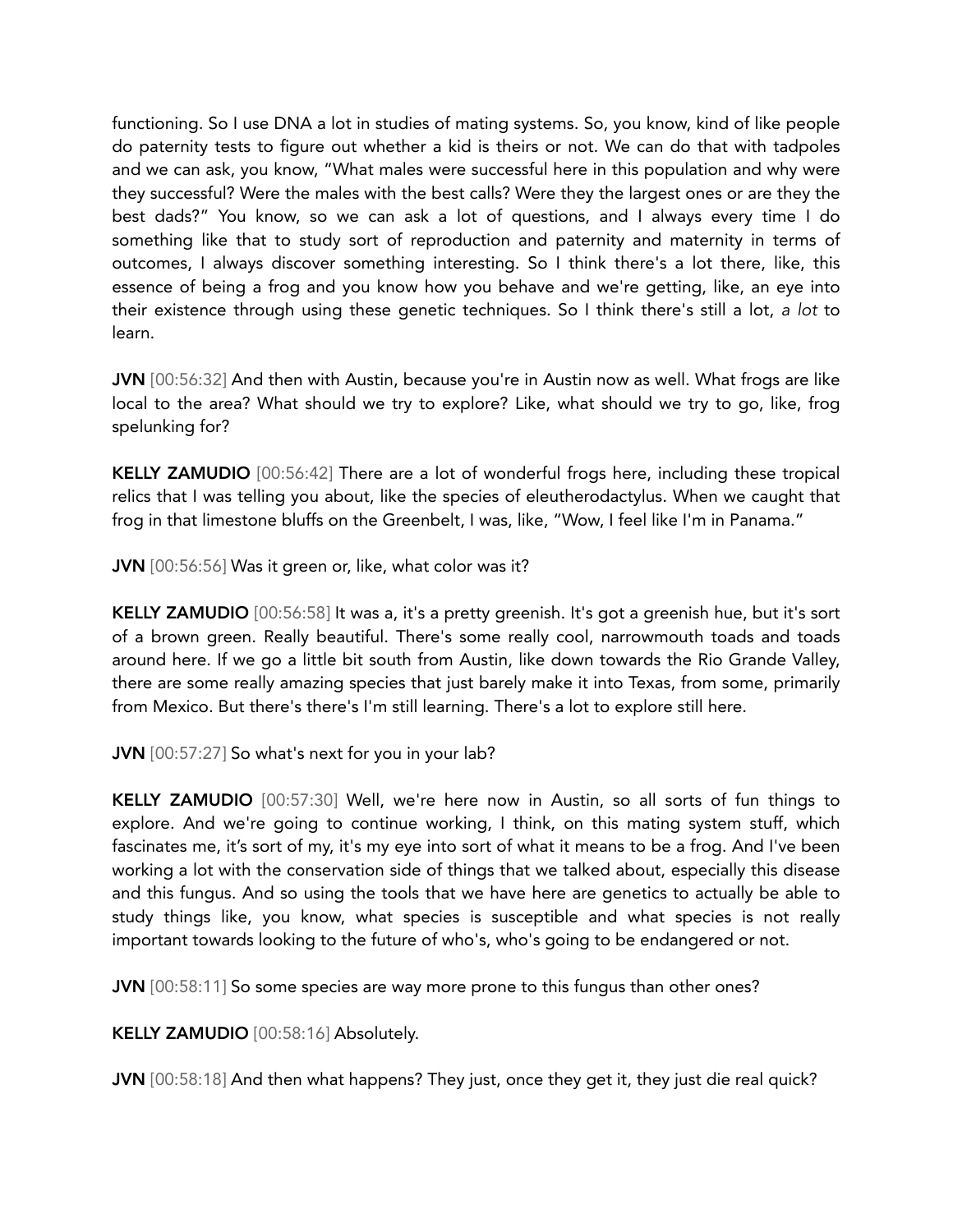KELLY ZAMUDIO [00:58:21] Oh, it's terrible. Yeah, well, it invades the skin, right? And frogs are very sensitive because they need their skin, as we already mentioned, and invades the skin and it disrupts the skin. And so people have actually shown what they end up dying of is cardiac arrest like they just can't. It breaks down their, you know, the body function. It's kind of like if you were, you know, a victim of, a burn victim, for example, right? Like, your skin is disrupted and that's what holds together everything that goes on metabolically. So that's what happens to them.

JVN [00:58:57] So and then, this is just another is, as someone who studies frogs here, an expert, you're a professor. What're, like, the biggest misconceptions about frogs?

KELLY ZAMUDIO [00:59:06] Huh. That's a good question. I think a lot of people without knowing think that they're without thinking much about it, think that they're sort of, they're cute, they're there, but they don't really have a role. And when I was telling you before about sort of the importance of frogs in the food chain, it's a real thing like there are, you know, they are. Think about it. They have two parts to their lifecycle. They have the tadpole and then the terrestrial part. So they're actually critical in terms of moving energy between aquatic and terrestrial environments. The tadpoles are often eating algae, which contributes to, you know, the water, the aquatic ecosystem and then the and then the adults are moving that energy onto the onto land. So I think people don't realize how critical they are. Plus, they eat insects, right? So we have to have control of insects, right, as well. That's part of the food chain is making sure that everything is in balance. So I think, I think that's one big misconception. Another big misconception is that maybe they're gross or, you know, warty, or people are afraid to touch them. And, and you know, there are a few that have toxins in their skin, but they're actually really quite fascinating creatures.

JVN [01:00:27] So we're not going to get a wart from picking up a toad?

KELLY ZAMUDIO [01:00:30] No, no.

**JVN** [01:00:32] They're not transferable to humans.

KELLY ZAMUDIO [01:00:34] No toad warts that are transmissible.

JVN [01:00:38] OK, I'm obsessed with that story. And then I also notice that like. If there's anyone who's listening to this and they are just, like, "I am obsessed with frogs, I cannot live my life the way I was, I must get involved with knowing about frogs, studying frogs." Where would you direct people to go to? And also just could you give us a little bit of an idea about, like, what jobs are out there for people who want to really make frogs part of their life?

KELLY ZAMUDIO [01:01:09] Mm-Hmm. Oh, I'll answer this last question first, which is the jobs question. A lot of frog biologists and organismal biologists more generally, right, it doesn't just have to be frogs, whatever group you're interested in. A lot of folks end up doing really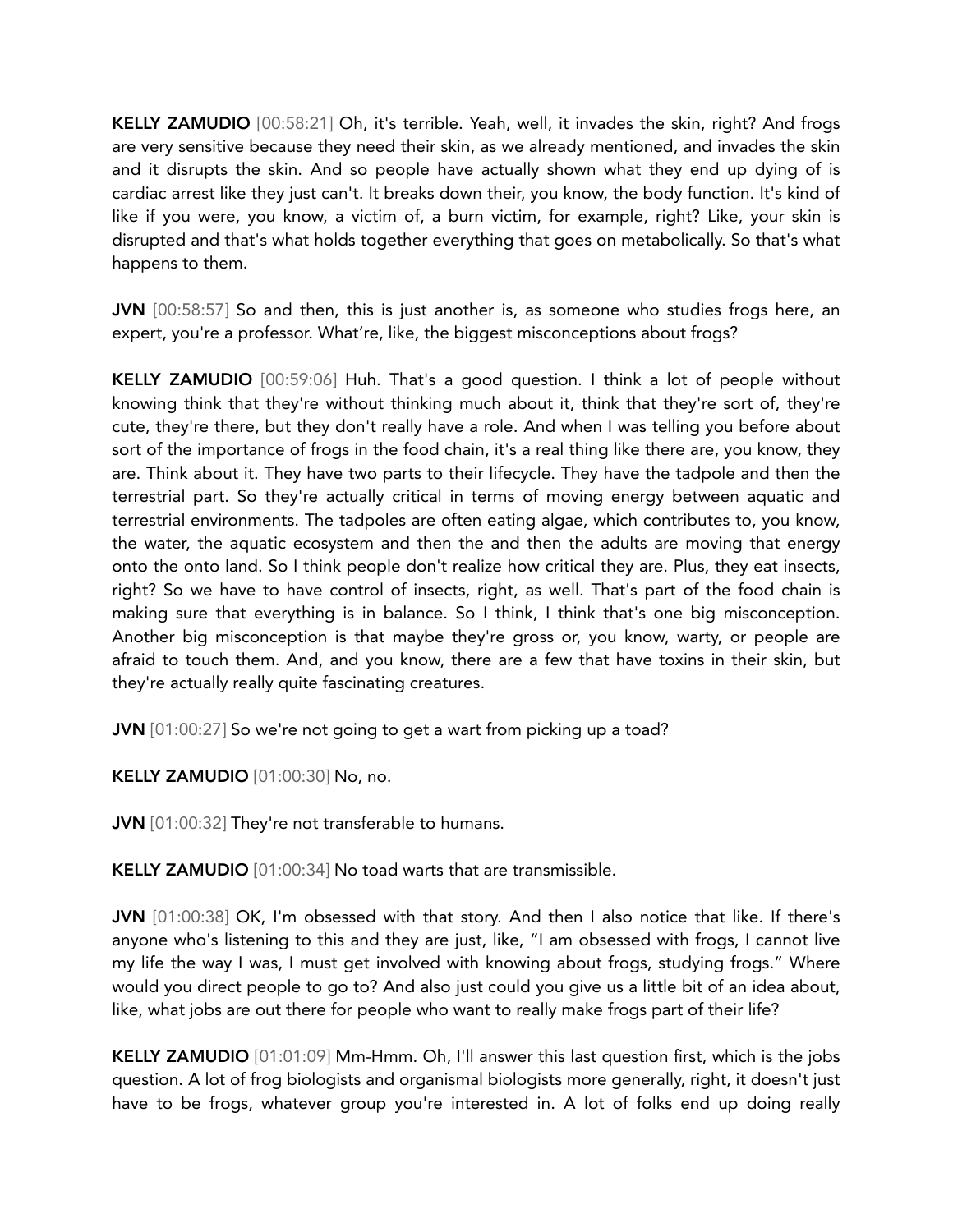important work that has to do with conservation. And though that kind of employment has to do, it happens at all levels, it can happen on the level of the state of the city and even nationally. So basically working towards preservation. So I don't know if you know this, but the city of Austin has this wonderful salamander, right, that occurs in Barton Springs and all these springs that we have around here in central Texas. And there is actually a state facility that hires a full-time herpetologist to actually make decisions about preserving environments, breeding the salamanders in captivity, studying them and so forth. Same for the state, the state has Texas, you know, Parks and Wildlife. And then nationally we have the Fish and Wildlife Agency, right? So there's a lot of opportunities that come there.

There's also opportunities in terms of working in the field, right? So a lot of habitats that are owned by the state or federally or by the city needs to be managed. And there's, that's onthe-ground work that needs to be done. Some of that has to do with restoration, restoring habitats so that they go back to, you know, being, being good for the species to actually inhabit. So, so that's where a lot of opportunities exist in terms of if you want to get involved, where do you go? There are a lot of opportunities, especially in cities where there are universities. So, for example, there is a field station that UT owns here. One of a few field stations in the field station network that's called the Brackenridge Field Lab. You've probably seen it. It's right along the river. It's a riverfront property, and they have wonderful talks that are hosted by the university called Science Under The Stars, where people come from the university and give an evening talk to the community. And it's– you should get on their listserv. There's some really interesting things that one can learn there and get involved in. Texas has a herpetological society called the Texas Fair Logical Society. They have an annual meeting, they run field trips there. There are some academics there, but also people who are in these other professions that I mentioned, you know, Texas Parks and Wildlife, a number of folks working in, you know, federal co-ops and cities and so on. So there are a lot of ways for people to get involved!

JVN [01:03:50] So there's more space for people to get involved. There's enough to go around.

KELLY ZAMUDIO [01:03:54 Oh, yes, there's definitely stuff. I mean, especially if people wanted to, you know, not only learn but also volunteer. There's all sorts of opportunities.

JVN [01:04:04] Kelly R. Zamudio, thank you so much for coming on and giving us the full 4-1-1 on all things frogs. You're probably going to have to come back. We got to learn so much more about Brexit, like our jumping off point. I'm so grateful for you and your time. Thank you so much for coming on Getting Curious.

KELLY ZAMUDIO [01:04:18] Yes. Thank you.

JVN [01:04:20] You're so welcome. You've been listening to Getting Curious with me, Jonathan Van Ness. My guest this week was Professor Kelly R. Zamudio. You'll find links to her